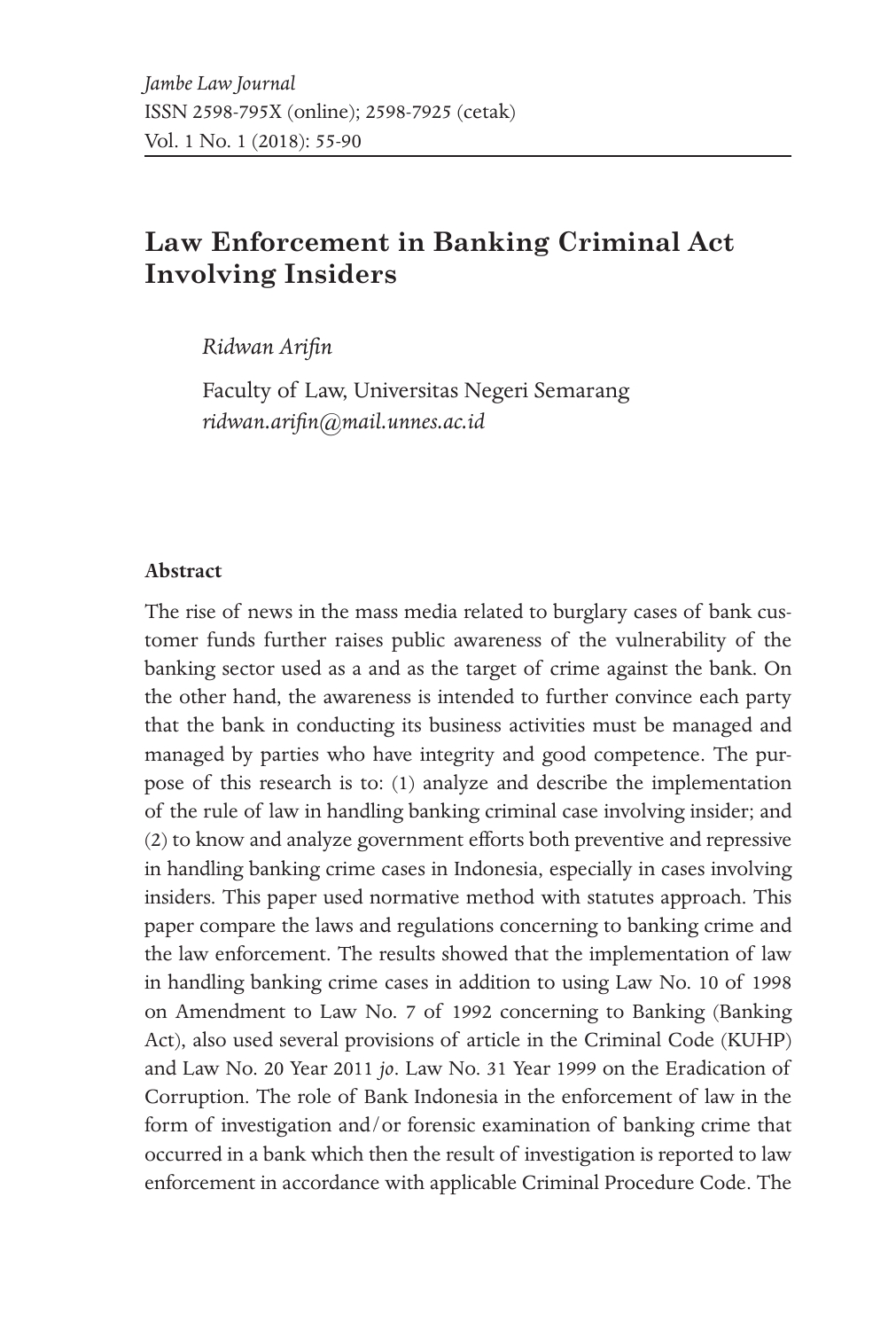### *Ridwan Arifin*

weakness of internal controls is the cause of the ineffectiveness of handling of banking crime cases, especially those involving insiders, a memorandum of understanding between Bank Indonesia, the Police and the Attorney Office is only a moral obligation, should be more binding so that it can become one of the more powerful law enforcement tools.

**Keywords**: Banking Crime, Law Enforcement, Insider, Criminal Act, Indonesia

## **A. Introduction**

The development of crime in various countries in the midst of technological developments to make law and law enforcement itself must continue to grow. Various crimes, including in Indonesia, have developed not only on a national but also international scale. one of the most widespread crimes is banking crime. The rise of news in the mass media related to burglary cases of bank customer funds further raises public awareness of the vulnerability of the banking sector used as a means (*crimes through the bank*) and as the target of crime against the bank. On the other hand, the awareness is intended to further convince each party that the bank in conducting its business activities must be managed and managed by parties who have integrity and good competence.

The handling of cases occurring in the banking sector should be handled carefully by prioritizing the interests of maintaining and securing public funds available to the bank, the viability of the bank as an institution, and the banking system as a whole, without prejudice to speed and truth litigation. Careful preparation is necessary because the banking sector as a trust institution has a high degree of sensitivity to issues or rumors. Trust is an important aspect (influential) because the banking business performs a financial intermediary function that brings a surplus unit of fund with a deficit unit of fund.

Handling cases that occur in the banking sector in addition to reducing the level of greater losses, is also intended to maintain public confidence. In cases where the banking industry is not handled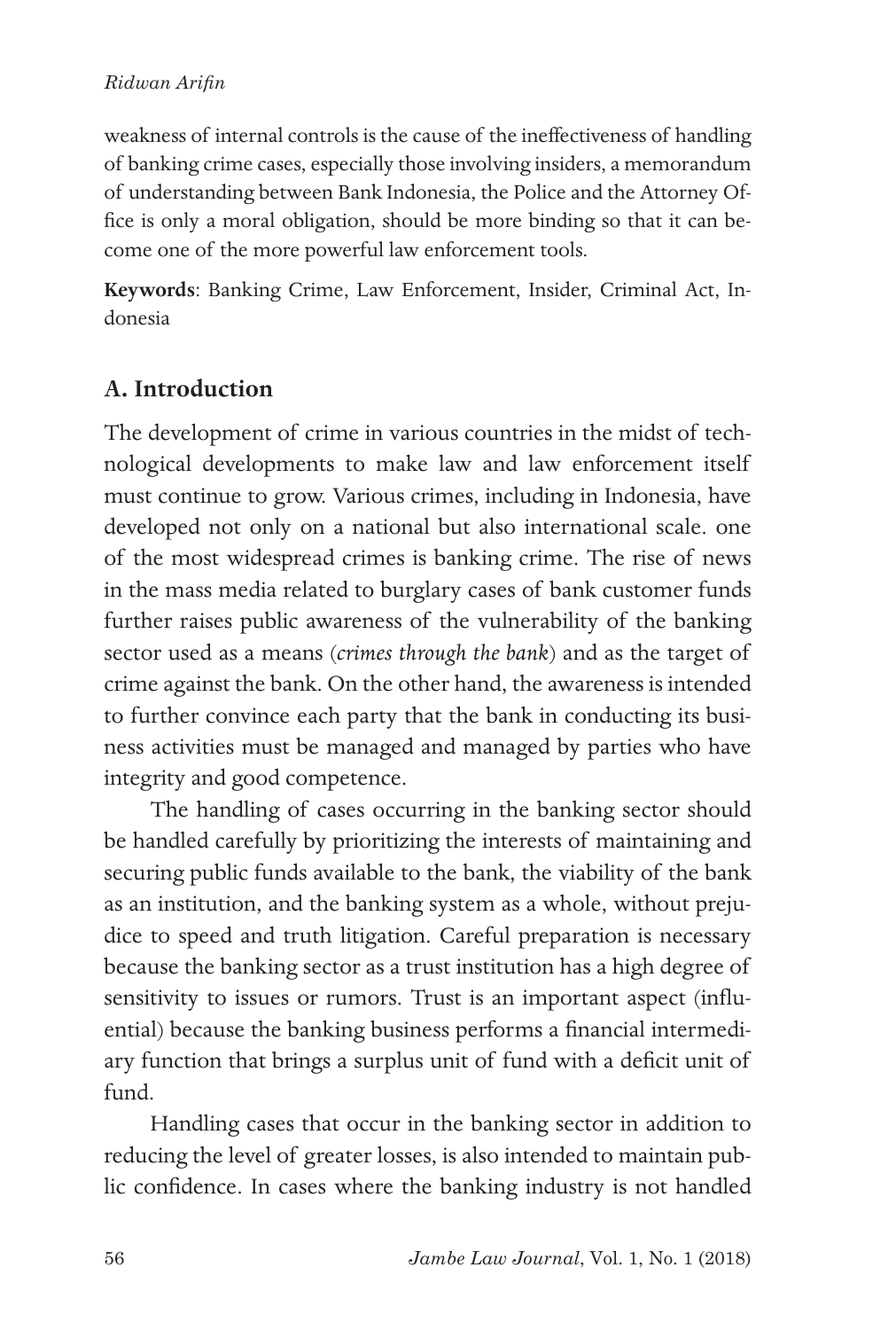carefully it is feared that it can develop into a systemic problem. That is, distrust of banks or banks will manifest in the form of withdrawal of funds on a large scale in almost the same time. Through the financial sector is the center of the system in an economy so that the failure of the financial sector can weaken the performance of the entire system in the economy.

In fact, the important role of banks in building the country's economy and finances lies not only in how much public confidence in banks, but also how far banks have their partners and business guarantor. The existence of banking as one financial institution which is basically a financial intermediary, where its main function as collecting and channeling of public funds, is the spearhead of the financial sector whose priority is very important. The importance or urgency of the bank, one of them because the banking institution is potentially vulnerable to acts that can be categorized as a violation of law whose access not only befall the relevant banks but also other banks, customers, and government or state (Sholehuddin, 1997: 2).

The role of the banking sector in promoting national economic growth is also manifested in its main function as an intermediary between debtors and creditors. In addition, the bank becomes a bridge for financing the real sector in improving the business climate and investment climate in the framework of job creation.<sup>1</sup> The increasing flow of money in the country makes the banking sector as the most strategic sector in trade and development. Banks are closely related to the provision of capital for business or trade, so that the wheels of the economy can continue to run.<sup>2</sup>

Not only economic activities, banking activities also support the achievement of prosperous life, as the development goal in Indonesia to build a complete Indonesian people, which includes not only economic development but also all aspects of human life. The support

<sup>1</sup> Wiji Nurhayat, "Ini Arti Penting Perbankan di Indonesia Bagi Pemerintah", detikfinance edition 6 January 2014, *Online News*, http://finance.detik. com/read/2014/01/06/110215/ 2459047/5/ini-arti-penting-perbankandi-indonesia-bagi-pemerintah, Accessed 2 December 2017

<sup>2</sup> Abdul Wahab Bangkona, om Wiji Nurhayat, *Ibid.*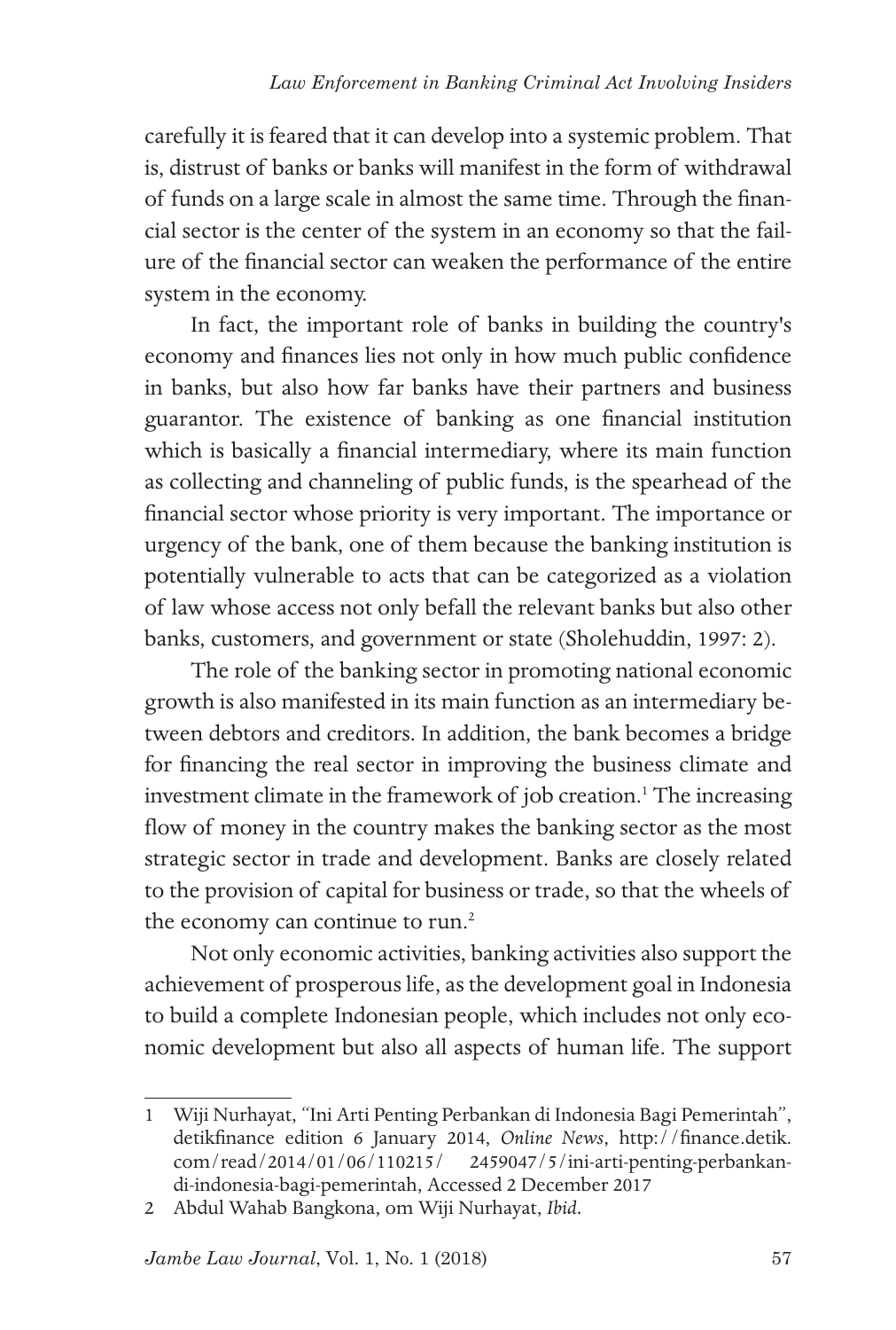#### *Ridwan Arifin*

of the banking world for the purpose asserted in the Guidelines of State Policy (GBHN) can be seen from the basics of consideration of each published law, such as in Act Number 23 of 1999 concerning Bank Indonesia, which explicitly stated in its consideration that this law, is to maintain national sustainability in order to create a just and prosperous Indonesian society based on Pancasila and the 1945 Constitution of the State of the Republic of Indonesia.<sup>3</sup>

In order to carry out these objectives, banks must be supported by adequate regulation to ensure all their activities, but in the implementation of banking often raises various legal issues, be it civil and criminal fields. In fact, regulation related to banking has started since the enactment of Law Number 14 Year 1967 concerning Banking Principles which is then revoked and Act Number 7 of 1992 concerning Banking and subsequently amended again with Law Number 10 Year 1998 regarding the Amendment Act Number 7 of 1992 concerning Banking, provides sufficient space in law enforcement in the banking sector, especially in banking crimes that are rampant in Indonesia.

On 2011 at least nine cases of bank break-ins in various banking industries, such as burglary Bank Rakyat Indonesia (BRI) Tamini Square cash, the disbursement of deposits and burglary of Bank Mandiri customers, to the investment fraud conspiracy for personal gain.4 The crime mode is not only due to fraud but also the weak

<sup>3</sup> Chainur Arrasjid, *Hukum Pidana Perbankan,* Jakarta, Sinar Grafika, 2011, p. 86-88.

<sup>4</sup> Data Strategic Indonesia through Criminal Investigation Agency Police Headquarters: (1) Burglary Office of Bank Rakyat Indonesia (BRI) Tamini Square. Involving the office supervisor is assisted by four suspects from outside the bank. The modus is, opening an account on behalf of a suspect outside the bank. The money was transferred to the account for 6 million US dollars. Then the money exchanged with black dollars (US dollar fake black) to 60 million US dollars. (2) Provision of credit with documents and fictitious guarantee at Bank Internasional Indonesia (BII) on January 31, 2011, total loss of Rp 3.6 billion. (3) Withdrawal of deposits and escaping the savings of Bank Mandiri customers, with a loss of Rp 18 billion. (4) Bank Negara Indonesia (BNI) Branch Margonda Depok. Suspect a representative of the branch BNI leadership. The mode, the suspect sent false telex news containing orders to move the credit decision slip by opening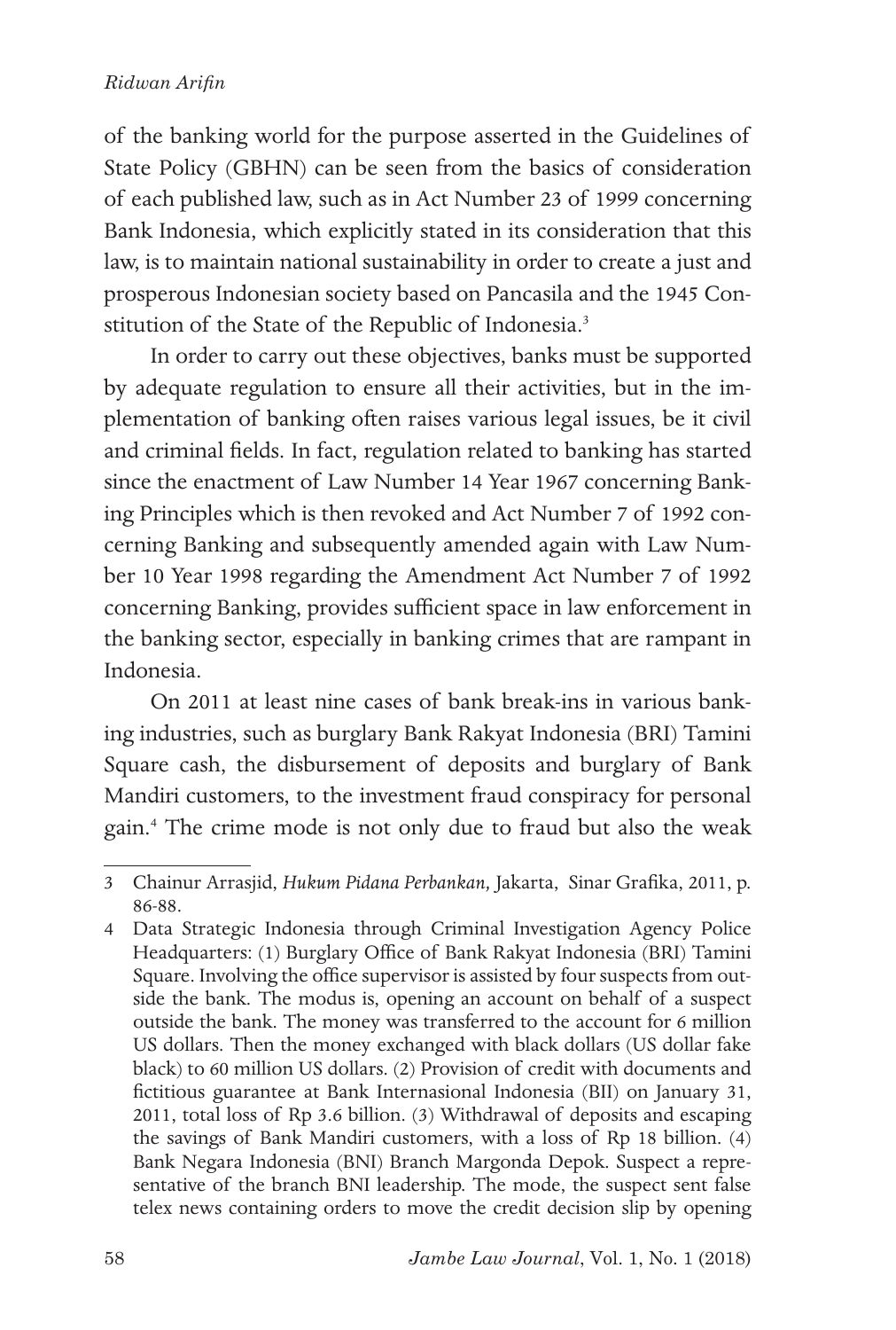internal control of the bank against its human resources.<sup>5</sup>

During 2012, Bank Indonesia received reports of at least 1009 cases of electronic payment transactions fraud, and its total loss reached Rp.2.37 billion.<sup>6</sup> While in 2013, Bank Indonesia, as a banking regulator, has investigated allegations of Banking Crime as many as 62 cases and the number of cases reported to Law Enforcement reached 35 cases consisting of 14 cases from Commercial Bank and 21 cases from BPR.7

Banking crime continues to experience the development of mode and form, for example, bank burglary. Bank break-ins have

a working capital loan account. (5) Withdrawal of deposits of Rp 6 billion from customers by BPR management without the knowledge of the owner in BPR Pundi Artha Sejahtera, Bekasi, West Java. At maturity of the deposit there is no fund. (6) On March 9 happened to Bank Danamon. His mode of head teller Bank Danamon Branch Menara Bank Danamon attracted repeat customer cash amounting to Rp 1.9 billion and 110,000 US dollars. (7) Embezzlement of customer funds made by Head of Operations of Panin Bank of Metro Sunter Branch by channeling funds into personal account, bank loss Rp 2.5 billion. (8) The burglary of Citibank Landmark priority customers worth Rp 16.63 billion, made the Senior Relationship Manager (RM) of the bank. Inong Malinda Dee, as RM, withdraws customers' funds without the owner's knowledge through the empty withdrawal slip already signed by the customer. (9) The investment fraud conspiracy worth Rp 111 billion for personal gain. *See* Nina Dwiantika, "Inilah 9 Kasus Kejahatan Perbankan", *Online News*, edition 3 May 2011, retrieved from http://bisniskeuangan.kompas.com/read/2011/05/03/09441743/Inilah.9.Kasus. Kejahatan.Perbankan, Accessed on 2 December 2017

5 *Ibid.*

- 6 Dion Bistara & Grace Dwitya Amianti, "Indonesia Still Struggling with Electronic Fraud: Bank Indonesia", *Online News*, edition 6 July 2012, retrieved from http://thejakartaglobe.beritasatu.com/archive/ indonesiastill-struggling-with-electronic-fraud-bi/, Accessed on 2 December 2017, 10.00
- 7 These cases occurred in 35 bank offices, consisting of 19 cases in 14 Commercial Bank offices, and 43 cases from 21 BPR offices. While the process of follow-up investigation results including carry over from the previous period there are some cases. For example, the number of cases discussed in the Banking Crime Coordination Forum reached 63 cases, consisting of 24 cases from Commercial Banks and 39 cases from BPR. *See* Nina Dwiantika, *"2013, BI Investigasi 62 Kasus Tindak Pidana Bank"*, berita online, edition 11 March2014, retrieved from http://keuangan.kontan.co.id/news/2013-biinvestigasi-62-kasus-tindak-pidana-bank, Accessed on 2 December 2017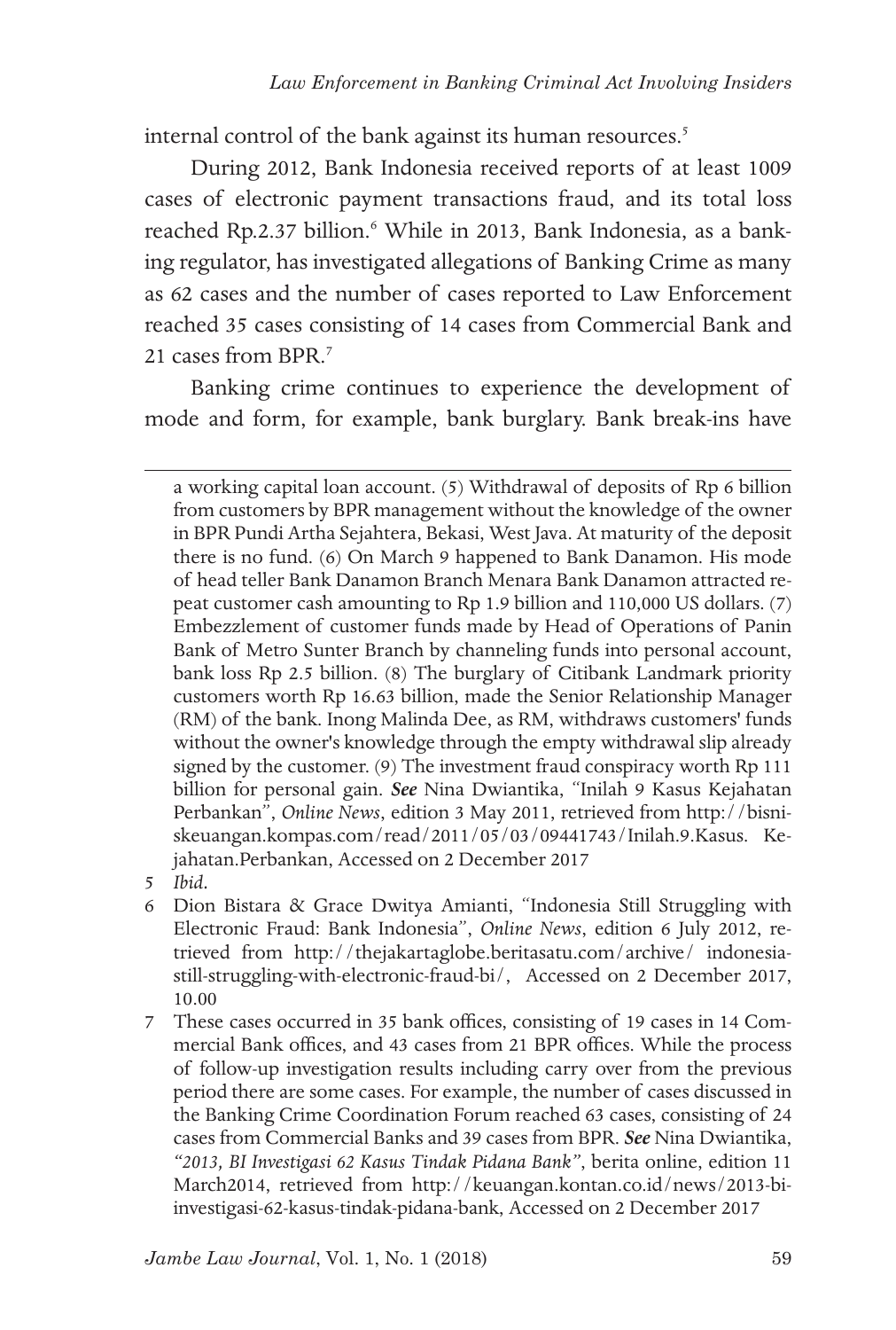|                                                           |                                                                                                                                          | Table 1. Banking Crime Cases                    |                                               |                                                                                                                                                           |
|-----------------------------------------------------------|------------------------------------------------------------------------------------------------------------------------------------------|-------------------------------------------------|-----------------------------------------------|-----------------------------------------------------------------------------------------------------------------------------------------------------------|
| Year of the Genesis<br><b>Bank</b> name                   | Modus Operandi                                                                                                                           | Savings / Loans<br>Manipulation<br>/ Services / | General Crime<br>Value Losses.<br>Corruption/ | Which are involved                                                                                                                                        |
| MANADO BANK<br><b>NOMANDA</b><br>1999-2004                | attract customers' funds into the<br>personal account of a fictitious<br>Customer signature forgery to<br>transaction                    | Rp 4 billion<br>Deposits                        | General Crime                                 | Manager of Bank                                                                                                                                           |
| BANK LIPPO MEL-<br>AWAI 1992-2005                         | Withdrawal of fictitious allowance<br>funds to enrich yourself                                                                           | Manipulation<br>Rp 2 billion                    | Corruption                                    | Personnel Officer                                                                                                                                         |
| BANK MEGA BA-<br>2000-200<br><b>DUNG</b>                  | employees bank with the debtor<br>Fictitious credit for collusion of                                                                     | Rp 50 billion<br>Loan                           | General Crime<br>Corruption                   | 1 Account Officer and 1 Supervisor,<br>Director of PT JLP, credit recipient                                                                               |
| TRADE BANK BAL<br>AND ASIATIC<br>2001-2004<br><b>BANK</b> | Collusion of owners, managers,<br>A fictitious debtor company<br>and bank employees<br><b>Fictitious Securities</b><br>Fictitious credit | Loan Rp 1.23<br>trillion                        | General Crime<br>Corruption                   | President Director, Director, founder<br>and owner become a Commissioner.<br>Total 9<br>person                                                            |
| BAYORAN BARU<br>BANK BNI KE<br>2002-2003                  | Fictitious LC / fictitious transac-<br>tions for cooperation between<br>customers and bank officials                                     | Rp 1.7 trillion<br>LC Services                  | General Crime                                 | Former Head of Foreign Customer<br>owner of the fictitious company<br>Brain pe m break-bank and the<br>Service at Branch                                  |
| ABANG, BOGOR<br>SENEN, TANAH<br>BRI BRANCH<br>2003        | Violation of procedure funding<br>Credit fictitious collusion with<br>bank officials                                                     | Savings, Loans<br>Rp 300 billion                | General Crime<br>Corruption                   | Two BRI Branch Heads; Senen and<br>Commissioner and Director of PT<br>DM and officers at the Directorate<br>level at the insurance company<br>Tanah Abang |

### *Ridwan Arifin*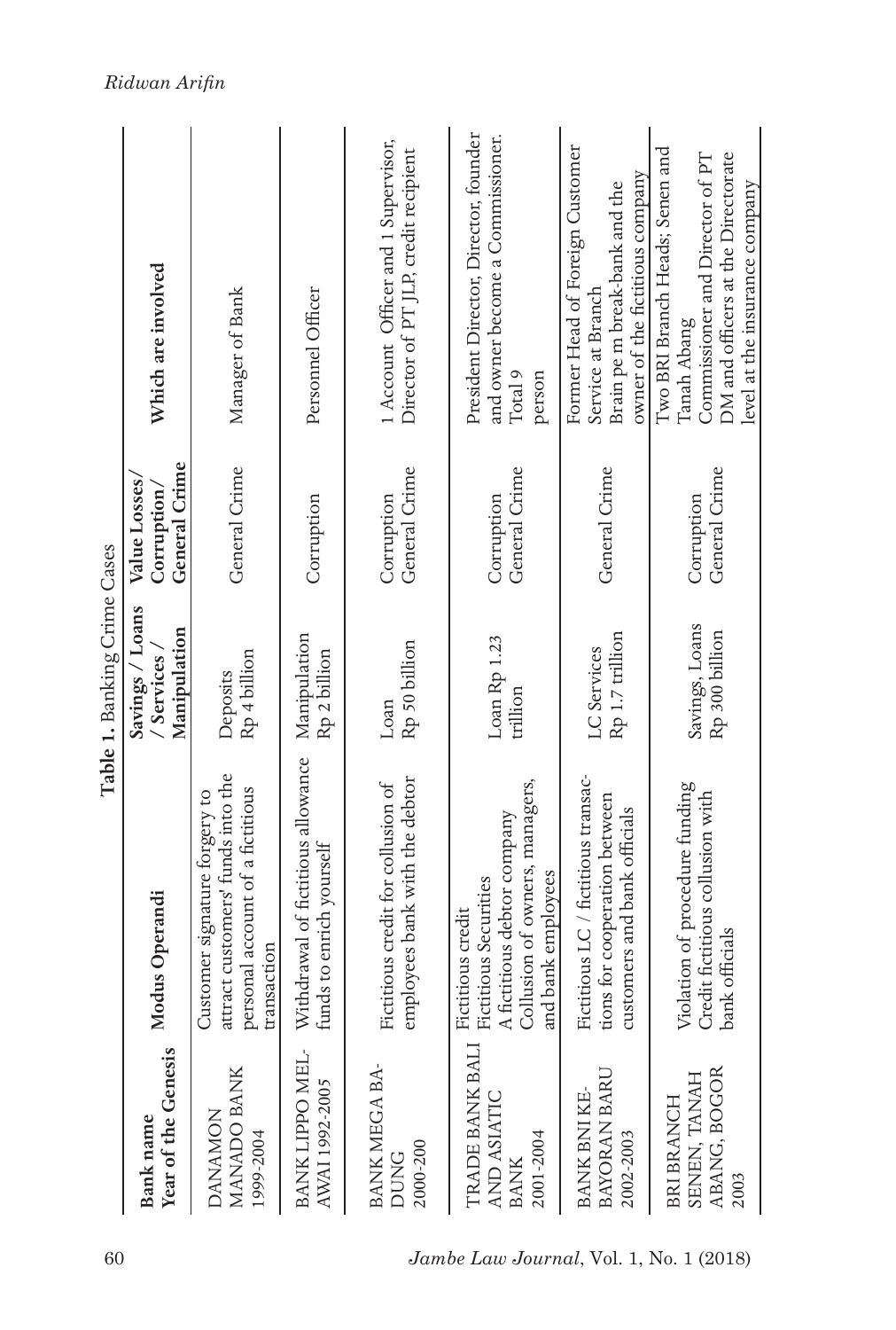shifted in an increasingly sophisticated fashion according to technological developments and the complexity of financial transactions. The level of bank security is at stake when the frequency and scale of break-ins are getting bigger. Corporate fraud, embezzlement and corruption (corporate corruption) is a serious threat to the financial system.<sup>8</sup> Some cases of crime and modus operandi can be seen from Table 1<sup>9</sup>

The data in the table showed that the potential loss of society on Banking Crime in Indonesia is very large. Not only that, Banking Crime in many cases, making banks unhealthy and unable to grow significantly. In fact, without a healthy and growing banking economy cannot be built, especially in the current era of globalization and market economy. Only the health of the bank can perform its functions.<sup>10</sup>

It is not easy to track crime activities in banking that are generally categorized into white collar crime. Hazel Croall asserted the inability to know early the occurrence of irregularities that are usually done in private by important officials who are authorized to make decisions in the environment of the bank concerned.<sup>11</sup> Without denying the existence of the judiciary, banking practice requires the settlement of banking cases handled professionally, ensuring economic stability and trust in society and banking. Banking cases that are dealt with in a rambling, intense publication and an independent judiciary will undermine the banking reputation.<sup>12</sup>

Ineffective law enforcement may trigger widespread banking crime. There is often controversy in the handling of banking crimes

<sup>8</sup> Anti-Corruption Clearing House KPK "Modus Korupsi Sektor Perbankan," *Online Document*, http://acch.kpk.go.id/documents/10157/27925/Modus\_Korupsi\_Sektor\_Perbankan.pdf, p.18.

<sup>9</sup> *Ibid*, pp. 45-47.

<sup>10</sup> Adrian Sutedi, *Hukum Perbankan: Suatu Tinjauan Pencucian Uang, Merger, Likuiditas, dan Kepailitan*, Jakarta, Sinar Grafika, 2007, p. vi.

<sup>11</sup> Hazel Croall stated that in ability of victims to detect offences is of course the mayor reason why so much white collar crime in unreported. Baharudin Lopa, *Kejahatan Korupsi dan Penegakan Hukum*, Jakarta, Kompas Gramedia, 2001, p. 37.

<sup>12</sup> Adrian Sutedi, *Op.Cit.,* p. vii.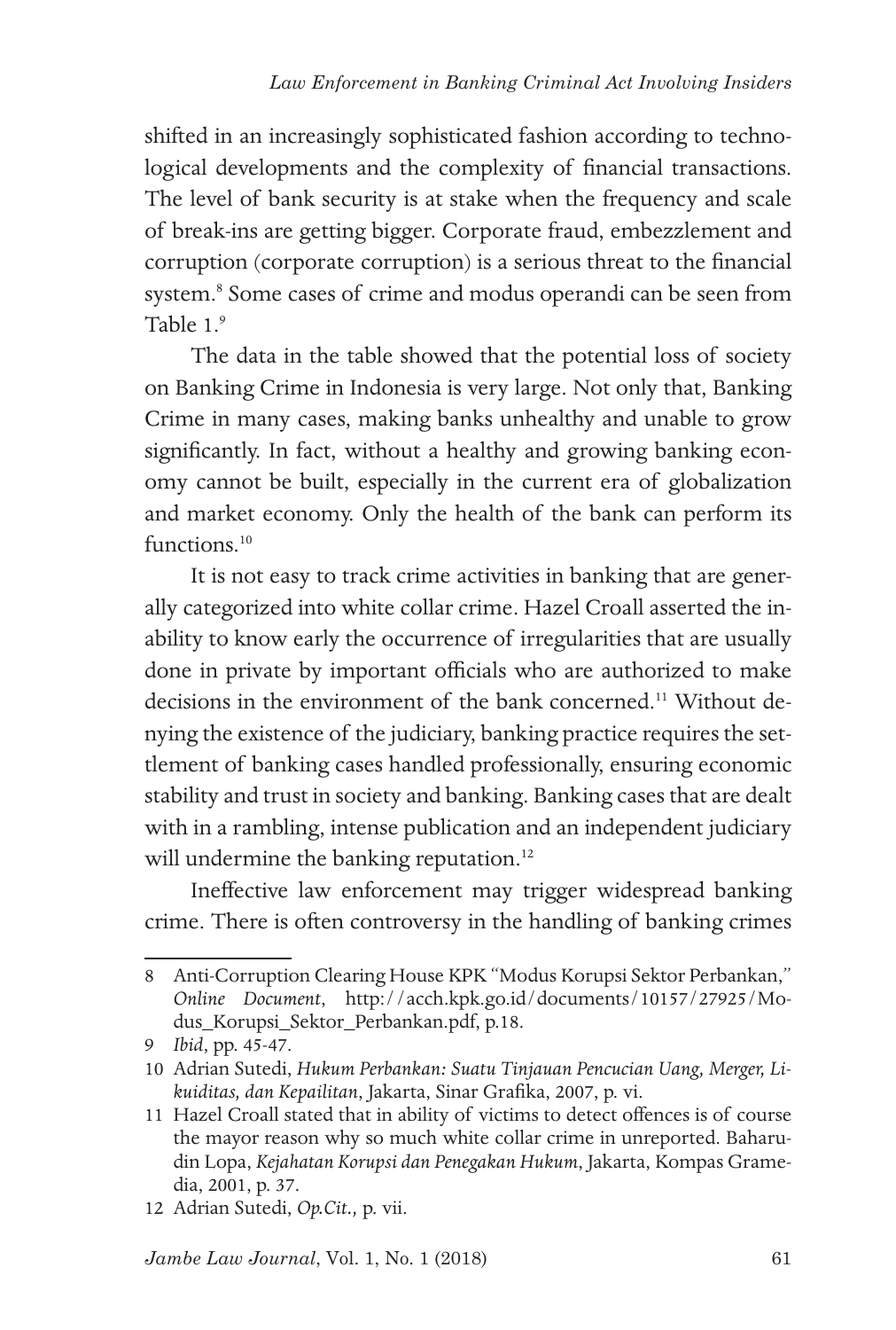#### *Ridwan Arifin*

by the judge's free judgment of defendants who are indicated as criminals, such as the free judgment of defendants Rudi Ramli and Djoko S. Djandra in the case of Bank Bali which has caused great financial losses to the state. Therefore, there is a tendency of indecisiveness in the application of criminal provisions, due to the unclear provisions regulating such acts in existing criminal provisions, so as to be used for non-imposition of criminal sanctions.<sup>13</sup>

Law enforcement in banking crime becomes very important and greatly affects economic growth and prevents systemic failures in the banking sector. Continued development of the types of crimes that belong to the banking crime make the existing law enforcement must also be adequate. In addition, the role of law is very important in the economic field, namely by its ability to influence the degree of certainty in human relationships within society.<sup>14</sup> Therefore, to the phenomenon of banking crimes were rampant and linked to the strategic role of the banking sector within the economic development needed steps are the evaluation and improvement into the future for banking crimes can be minimized so that the banking sector, which in essence is a trust business can still maintained its integrity in society.

In order to know comprehensively about the law enforcement of banking crime in Indonesia, especially banking crime involving insiders, this paper was highlighted to main issues that would be examined, *first* is how to implement the law in handling criminal cases involving bank insiders Indonesia, and *second* is what is the effort provided by government against banking crime involving insiders in Indonesia. These two issues was very important, because, empirically, banking crimes through fraud, burglary and looting often occur in Indonesia. Almost every year it happens, both the big banks and small banks, either by parties in the bank or outside parties, whether

<sup>13</sup> Ferizal, "Kebijakan Hukum Pidana dalam Penanggulangan Tindak Pidana Bidang Perbankan", *Thesis*, Master of Laws, Postgraduate Program Faculty of Law, Universitas Diponegoro, Semarang, 2001, p. 10

<sup>14</sup> Satjipto Rahardjo, *Hukum dan Masyarakat*, Bandung, Angkasa, 1984, p. 144.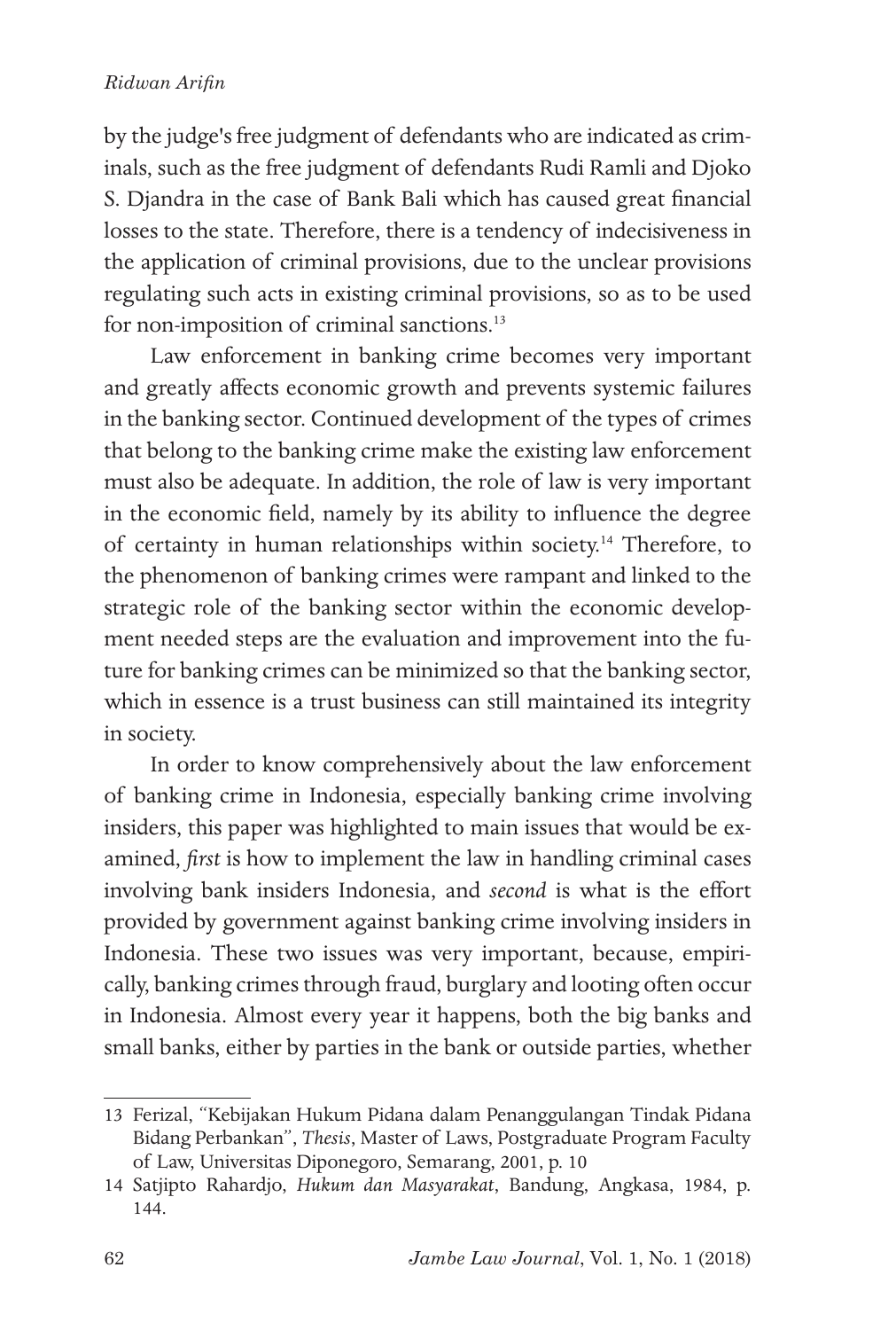done by the owners of banks and bank employees.<sup>15</sup> The crime activity is said to be a white-collar crime that can cause a large scale<sup>16</sup> and involves many parties within it. In addition to burglary and embezzlement of customer funds, other crimes such as fraud and crime related to bank secrets are also common and involve insiders or bank employees concerned.

## **B. Implementation of Law Enforcement on Baking Crime Involving Insiders Case: An Indonesian Criminal Law Code and Banking Act Approach**

### *1. Banking Crime in the Context Banking Law*

According to Law Number 10 of 1998 concerning Amendment to Act Number 7 of 1992 concerning Banking, Article 1 point (1) states that banking is anything that concerns the bank, including the institutional, business activities, and the way and process in carry out its business activities.

Meanwhile, regarding the definition of the bank itself Law No. Article 1 number (2) stated that Bank is a business entity that collects funds from the public in the form of savings and distributes it to the community in the form of credit and / or other forms in order to improve the living standard of the people. A more technical understanding can be explained in the Statement of Financial Accounting Standards (PSAK) Number 31, where the bank is said to be a financial institution that acts as a financial intermediary between parties with excess funds and parties requiring funds, as well as a functioning institution improving payment traffic.<sup>17</sup>

Crime in the banking sector is a criminal act that makes the bank as a means (*crime against the bank*).18 Criminal acts in the banking

<sup>15</sup> Anti-Corruption Clearing House KPK, *op.cit.,* p. 55.

<sup>16</sup> *Ibid.,* p. 57.

<sup>17</sup> Statement of Financial Accounting Standards (PSAK) No. 31 of the Indonesian Institute of Accountants, 1994 (Pernyataan Standar Akuntansi Keuangan (PSAK) Nomor 31 Ikatan Akuntan Indonesia, 1994), hereinafter referred as PSAK 31/1994

<sup>18</sup> Hermansyah, *Hukum Perbankan Indonesia*, Kencana, Jakarta, 2006, p. 149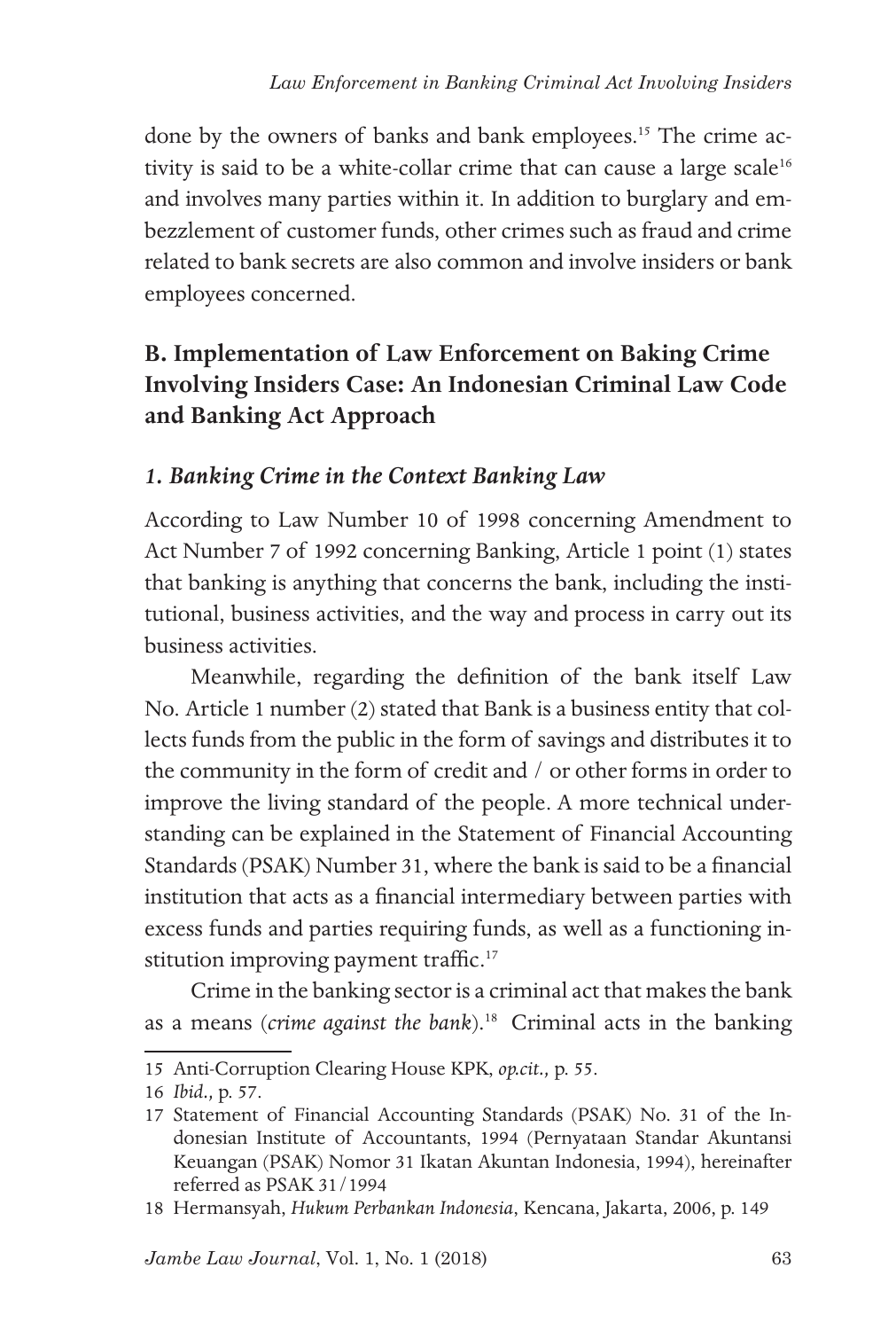### *Ridwan Arifin*

sector are all kinds of unlawful acts related to activities in running a bank business, whether bank as target or bank as a means. While banking crime is a crime committed by the bank, banking crime will be prosecuted through criminal provisions regulated in banking law, although the crime in the banking sector is dealt with through laws outside the banking law.19

Law No. 10 of 1998 on Banking does not formulate the definition of banking crime. This law only classifies several acts that belong to crime and as offenses. Use of the term Banking Crime and Criminal Acts in the Field of Banking there has been no emptiness opinion. Judging from the juridical side, none of the laws and regulations had provided insight into banking crime and criminal offenses in the banking sector.<sup>20</sup>

National Legal Development Board (BPHN), Ministry of Justice provides different understanding for both banking crime and criminal acts in banking, that is<sup>21</sup>:

- a. Banking crimes are:
	- i. Any act that violates the laws and regulations as stipulated in Law no. 7 of 1992 concerning Banking as amended by Act

- 20 BPHN, 1992, "Masalah-Masalah Hukum Kejahatan Perbankan", *Research Report*, BPHN Departemen Kehakiman, Jakarta, p. 68. The term of criminal offenses in banking is contained in Article 2 paragraph (1) sub-paragraph g of Law No. 8 of 2010 on the Prevention and Eradication of Money Laundering Act, but in the Act there is no definition or understanding of crime in the field of banking.
- 21 *Ibid*., Compared with Marulak Pardede, *Hukum Pidana Bank*, Pustaka Sinar Harapan, Jakarta, 1995, p. 14, which suggests that the fundamentally basic differences in the understanding of criminal offenses in banking and banking crime are:
	- a. Banking Crime (*Tindak Pidana Perbankan,* Tipibank), is any action that violates the provisions as regulated in Law no. 7 of 1992 concerning Banking as amended by Act no. 10 of 1998 (Banking Act).
	- b. Criminal acts in the banking sector are any actions that violate the provisions as regulated in Law No. 7 of 1992 concerning Banking, Criminal Code, and Special Criminal Law Regulations, such as Law No. 3 of 1971 on Corruption Act, Law No.. 11 PNPS of 1963 on Subversion, and Law No. 7 Drt 1955 on Economic Crime.

<sup>19</sup> Edi Setiadi, *Hukum Pidana Ekonomi*, Graha Ilmu, Yogyakarta, 2010, pp. 139- 141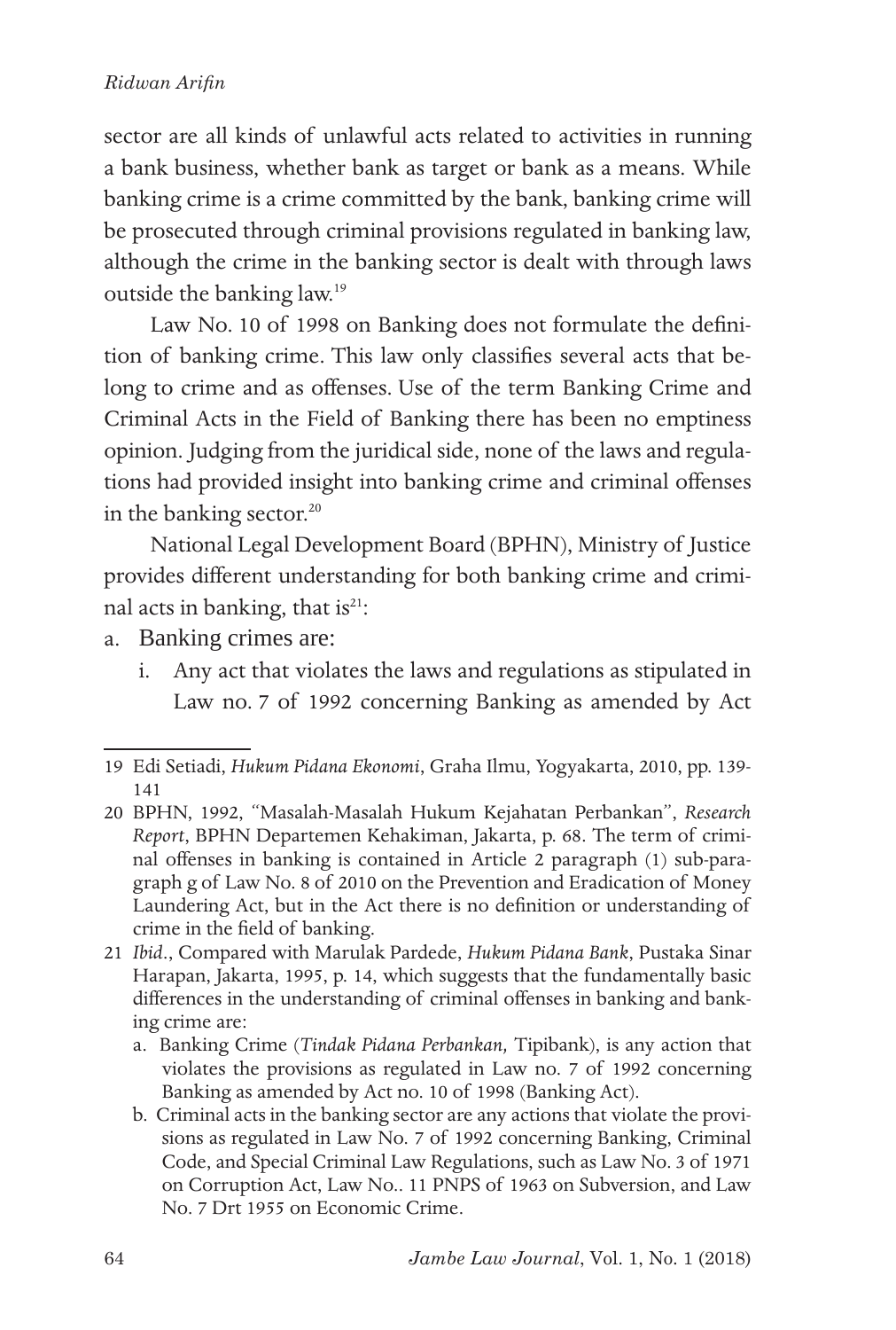No. 10 of 1998 (Banking Act).<sup>22</sup>

- ii. Criminal acts committed in carrying out its functions and business as a bank under the Banking Act.<sup>23</sup>
- b. Criminal acts in banking are:
	- i. All types of unlawful acts related to activities in running a bank business, whether the bank as a target or as a means.<sup>24</sup>
	- ii. Criminal acts which include not only violations of the Law on Banking, but also include criminal acts of fraud, embezzlement, fraud and other criminal offenses as far as banking institutions are concerned.<sup>25</sup>

There are two popular terms in banking crime, namely the term Crime Banking and the term of Criminal Acts in the Field of Banking.26 The first term implies that the offense is solely perpetrated by a bank or internal party within the bank, which may consist of an officer, officer, party affiliated with a bank including a shareholder of a bank. Meanwhile, the second term appears to be more neutral and broad because it can include offenses committed by outsiders and banks or both. In other words, the term criminal offense in the banking sector is intended to accommodate all kinds of unlawful acts related to activities in running a bank business.

In addition to these two terms, there are also those that distinguish bank related criminal offenses including criminal acts which make the bank as a means of *crime through the bank* and the bank as the target of *crime against the bank*. 27 The applicable Banking Act does not govern the limits or definitions of what constitutes criminal law

- 25 *Ibid.,* pp. 12-13.
- 26 Edi Setiadi, *loc.cit.*
- 27 Hermansyah, *loc.cit.*

<sup>22</sup> BPHN, Departemen Kehakiman, *.*.. *op.cit*., p. 18

<sup>23</sup> *Ibid*, p. 8. H.A.K. Moch. Anwar, *Tindak Pidana di Bidang Perbankan*, Alumni, Bandung, 1986, p. 44, called a criminal offense in the banking sector as a banking crime to accommodate all kinds of unlawful acts related to activities in running a bank business. The term banking crime is used because there are no specific Criminal Code rules designed to threaten and punish the acts mentioned above. In addition, banking crimes have broad meaning, because it can mean the bank as a victim or bank as the perpetrator.

<sup>24</sup> BPHN, *loc.cit*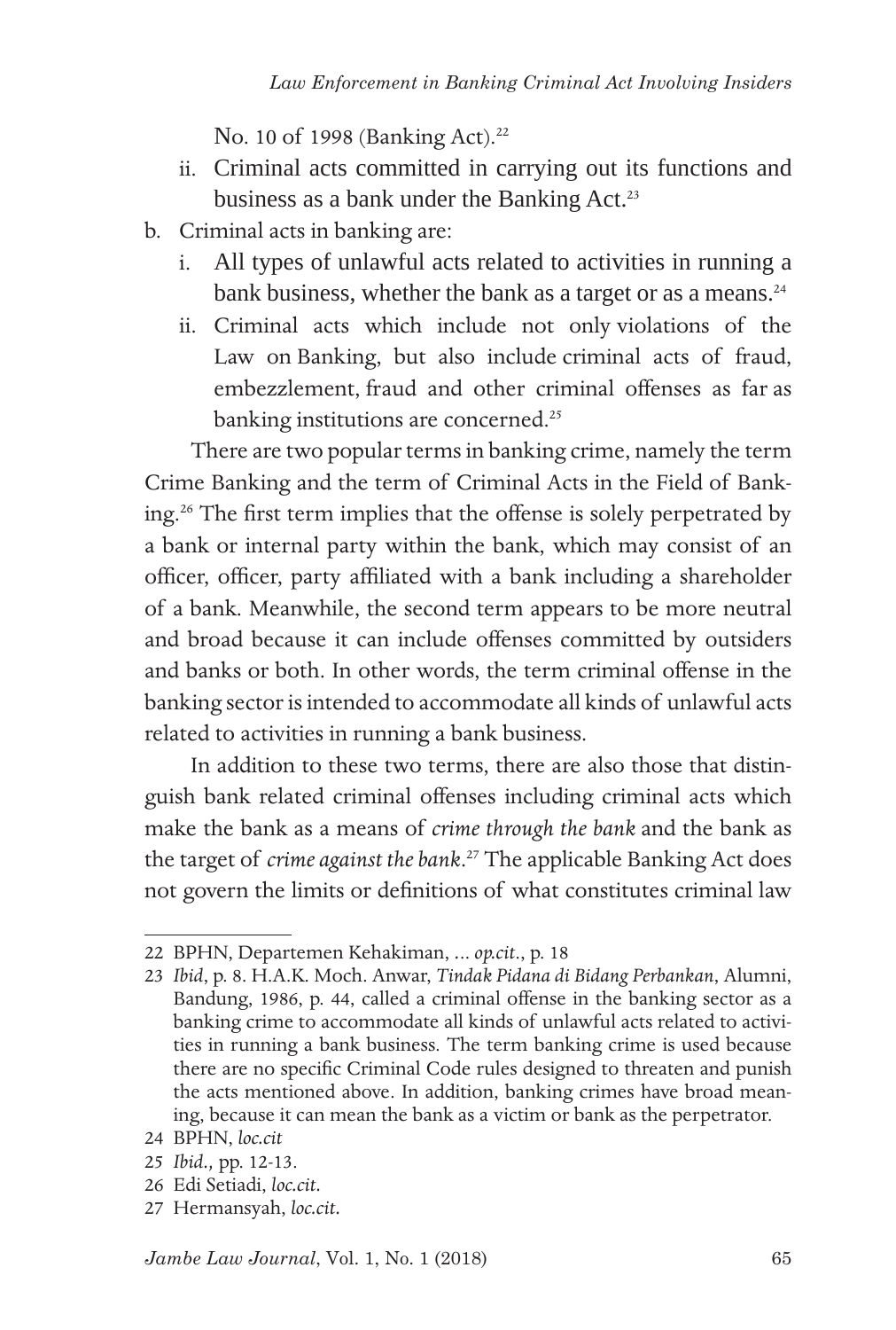and crime. The Banking Act only stipulates thirteen kinds of criminal acts as regulated from Articles 46 through 50A can be grouped as follows:

- 1) Criminal acts relating to licensing (Article 46);
- 2) Criminal acts relating to bank secrecy (Article 47 paragraph (1), Article 47 paragraph (2), Article 47A);
- 3) Criminal acts relating to supervision and coaching (Article 48 paragraph (1), Article 48 paragraph (2)); and
- 4) Criminal acts relating to the business of the bank (Article 49 paragraph (1) a, b, and c, Article 49 paragraph (2) a and b);
- 5) Criminal acts relate to affiliated parties (Article 50); and
- 6) The criminal act relates to the owner / shareholder of the bank (Article 50A).

The scope of criminal offenses in banking as stipulated in Article 46 through Article 50A of the Banking Law is to use the bank as a target in criminal acts committed by internal parties (including affiliated parties). Bank Indonesia data from 2004-2009 shows that the results of investigations of banking violations reached 1,139 cases. The number of banks (commercial banks and rural banks) investigated reached 589 banks. The number of cases that have been investigated has reached 1,026, although there are still 292 cases that have not been followed up by the investigation for several reasons, for example not containing criminal elements, already handled by law enforcement, being the authority of other agencies (such as taxation), or expiring. $28$ 

The types of violations of banking regulations performed include credit swaps , fictitious debtors, fictitious loans, trade finance , engineering to avoid 30% maximum credit limit , 17% funding, reporting/bookkeeping/recording engineering 17%, do not register 11%, fictitious cost and mark-up cost of 7%, embezzlement of 5%, and others (asset pickup, funds transfer, taxation, unlicensed fundraising, capital, foreign exchange transactions, abuse of authority, cyber fraud , bank practices in banks by 13%.29

<sup>28</sup> Bank Indonesia official website, www.bi.go.id

<sup>29</sup> With regard to the maximum crediting limit (*Batas Maksimum Pemberian*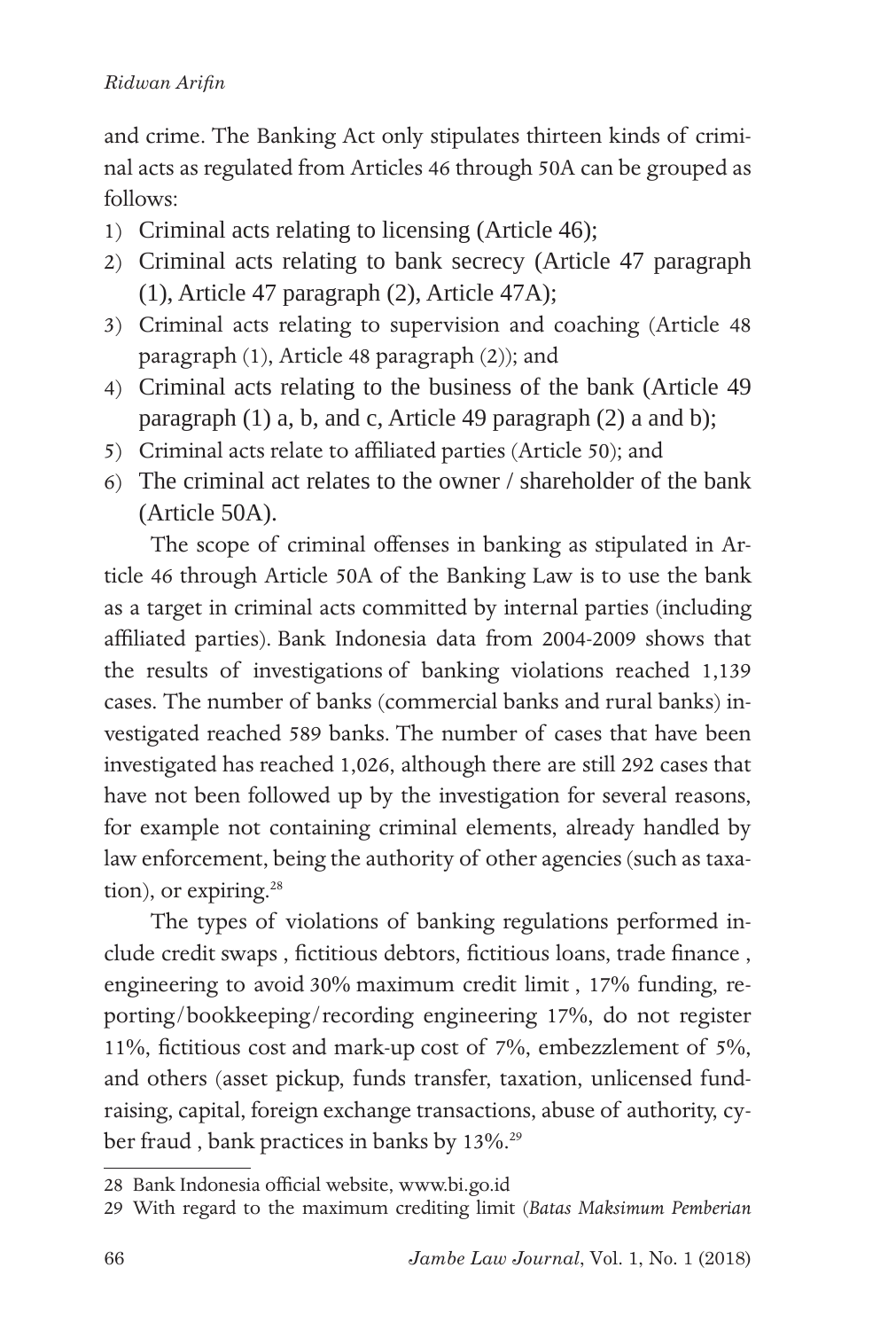This study focuses on criminal offenses related to the bank's business as referred to in Article 49 paragraph (1), considering that many cases of customer fund burglary incurred and involving insider persons without that mode of operation of burglary of client funds can be categorized as acts punishment related to the business of a bank as referred to in Article 49 paragraph (1) of the Banking Act.

Article 49 paragraph (1) of the Banking Act basically regulates the threat of criminal sanctions for members of the Board of Commissioners, Board of Directors, or bank employees who deliberately:

- 1) Create or cause false records in the books or in reports, nor in documents or reports of business activities, transaction reports or bank accounts;
- 2) Eliminates or excludes or causes non-entry of records in the books or in reports, nor in documents or reports of business activities, transactions or accounts of a bank;
- 3) Changing, obscuring, hiding, deleting, or omitting any record keeping in the books or in reports, nor in documents or reports of business activities, transactions or accounts of a bank, or intentionally altering, obscuring, removing, harboring or destroying the accounting records.

When looking at the formulation of Article 49 paragraph (1) of the Banking Act appears that crime related to the bank's business can basically occur in all business activities of the bank, both in order to fund (*funding*), disbursement of funds (*lending*), or in activities business of other banks.

In the case of embezzlement, it appears that the role of the involvement of the bank (*insider*) become the dominant factor of the crime of banking, in addition to their negligence / inadvertence of the customer, as well as the lack of the functioning of the internal control of the bank. There are some disadvantages of *in- tern control* and weakness implementation of *standard operating proce-*

*Kredit,* BPMK), hereinafter called as BPMK, many cases also involve bank employees or insiders, such as the administration of authority and so on. *Ibid.*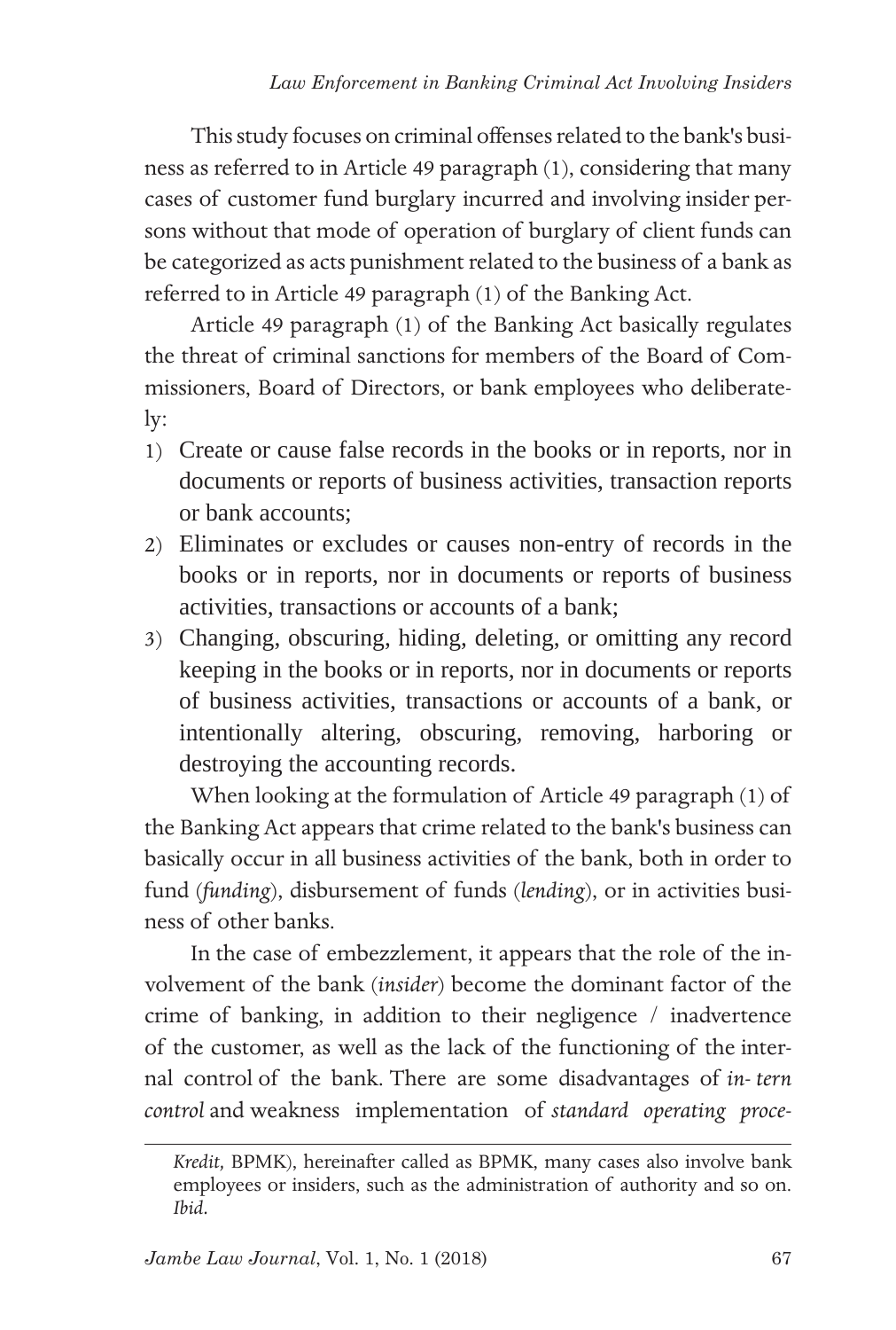dure *(SOP)* that is:

- 1) Do not *check* and *recheck the* handling of transactions;
- 2) Less of supervision by supervisors against subordinates;
- 3) Less of the tightening of internal control system to *priority banking* operational activities =, which from the side of *privacy* has the advantage of service as well as having a vulnerability knot susceptibility by bank officials.

Meanwhile, the element of negligence and lack of customer care is reflected in vulnerable practices such as:

- 1) The priority banking customers who wish to be served only by *customer service* that has long been recognized and trusted by the customer;
- 2) Customer entrusts the blank form (transfer form/transfer/cash withdrawal) that has been signed to the bank officer;
- 3) Giving password ATM Personal Identity Number (PIN) to the bank officer.

Practices that are not *prudent* create an opportunity for the bank officers by conducting the transaction to obtain financial benefits unlawfully.

The combination of insider involvement in the bank plus customer negligence and negligence, as well as the disadvantages of implementing *standard operating procedures* (SOPs) created several cases of bank customers' break-ins. Some examples of such cases include:

- 1) The burglary at the cash office of Bank X around USD6 million committed by the bank's cash office supervisor in collaboration with parties outside of the bank;
- 2) Withdrawal of fund deposits and the burglary at the branch office one state-owned bank with total losses of about Rp.18 billion allegedly involving bank officials concerned;
- 3) Customer disbursement by the BPR Y board in West Java, which allegedly involves the President Director of BPR, the main commissioner and the commissioner as well as parties from outside the bank;
- 4) Case of burglary customer deposits funds amounting Rp.16,63 billion in one of the foreign banks conducted by the Relationship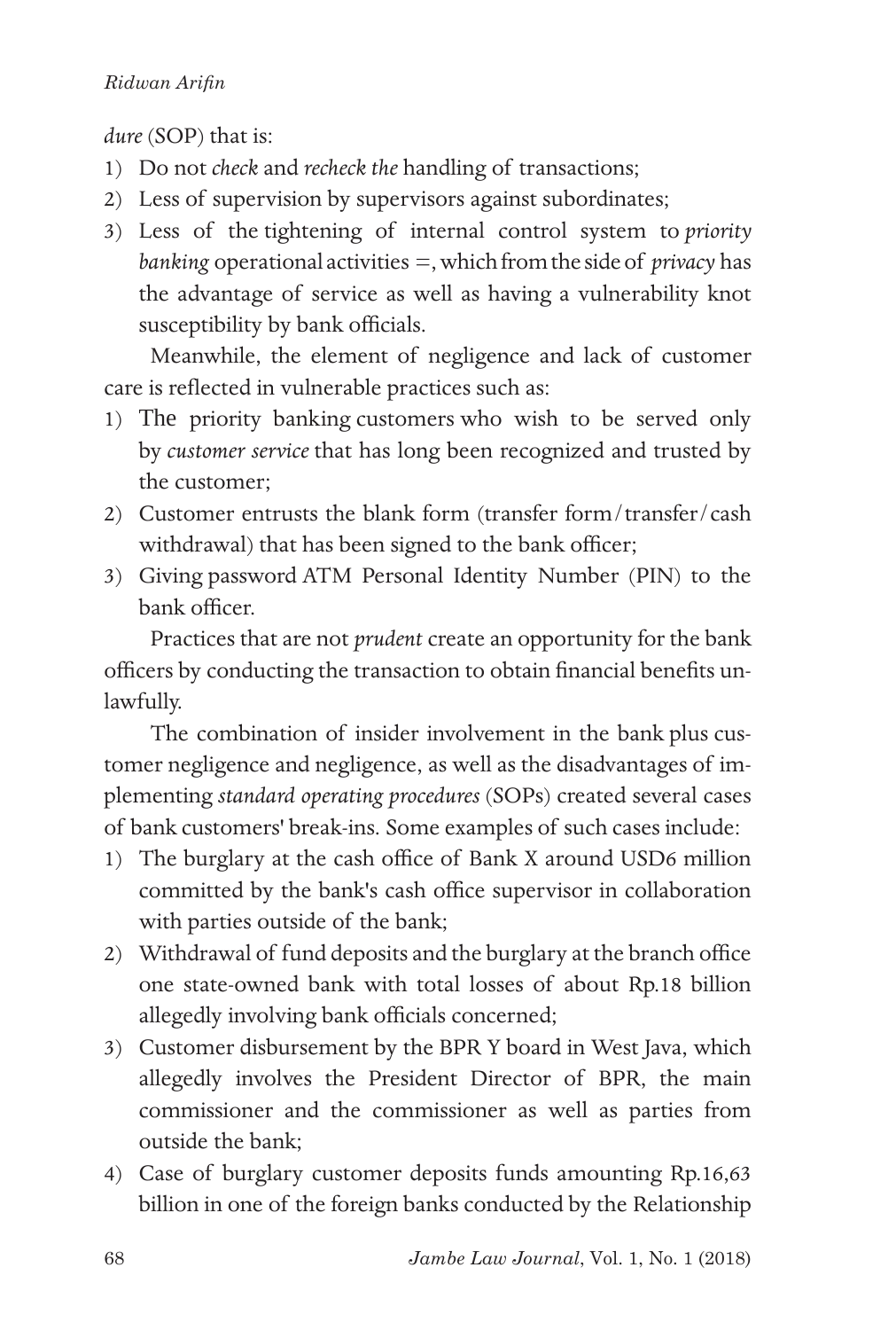Manager of the bank;

5) The burglary (the regional government and national private company) at the Bank Z in Bekasi allegedly committed by the leader of the bank's branch office in collaboration with parties outside the banks (allegedly involving the leadership of the company/local government owners of the funds).

According to Law Number 10 of 1998 concerning Amendment to Act Number 7 of 1992 concerning Banking, there are thirteen (13) kinds of criminal offenses in the banking sector. Thirteen kinds of criminal acts in the banking sector are grouped into 5 main groups, namely:

a. Criminal acts related to licensing

Crime in the banking sector related to licensing is a criminal act related to the license of establishment of a bank as a financial institution. Any person who wants to establish a bank must comply with the terms or conditions contained in the law. Criminal acts included in the types of criminal offenses relating to licensing are contained in Article 46 of Act Number 7 of 1992 concerning the Principles of Banking, as amended by Act Number 10 of 1998 concerning Amendment to Act Number 7 of 1992 concerning Banking, which stated that:

Paragraph (1): "Anyone who collects funds from the public in the form of deposits in the form of demand deposits, time deposits, certificates of deposit, savings, and / or other forms similar to those without the business license of the Minister as referred to in Article 16 and Article 17, with a maximum imprisonment of 15 (fifteen) years and a maximum fine of Rp. 10.000.000.000, - (ten billion rupiah) and at most Rp. 200,000,000,000, - (two hundred billion rupiah)."

Paragraph (2): "In the event that the activities referred to in paragraph (1) are conducted by a limited legal entity, union, foundation or cooperative, the prosecution of such bodies is performed either against those who give the order to do the act or act as a leader in the act or against both. "

b. Crime related to bank secrets

In Act Number 7 of 1992 concerning Banking Principles, as amended by Act Number 10 of 1998 concerning Amendment to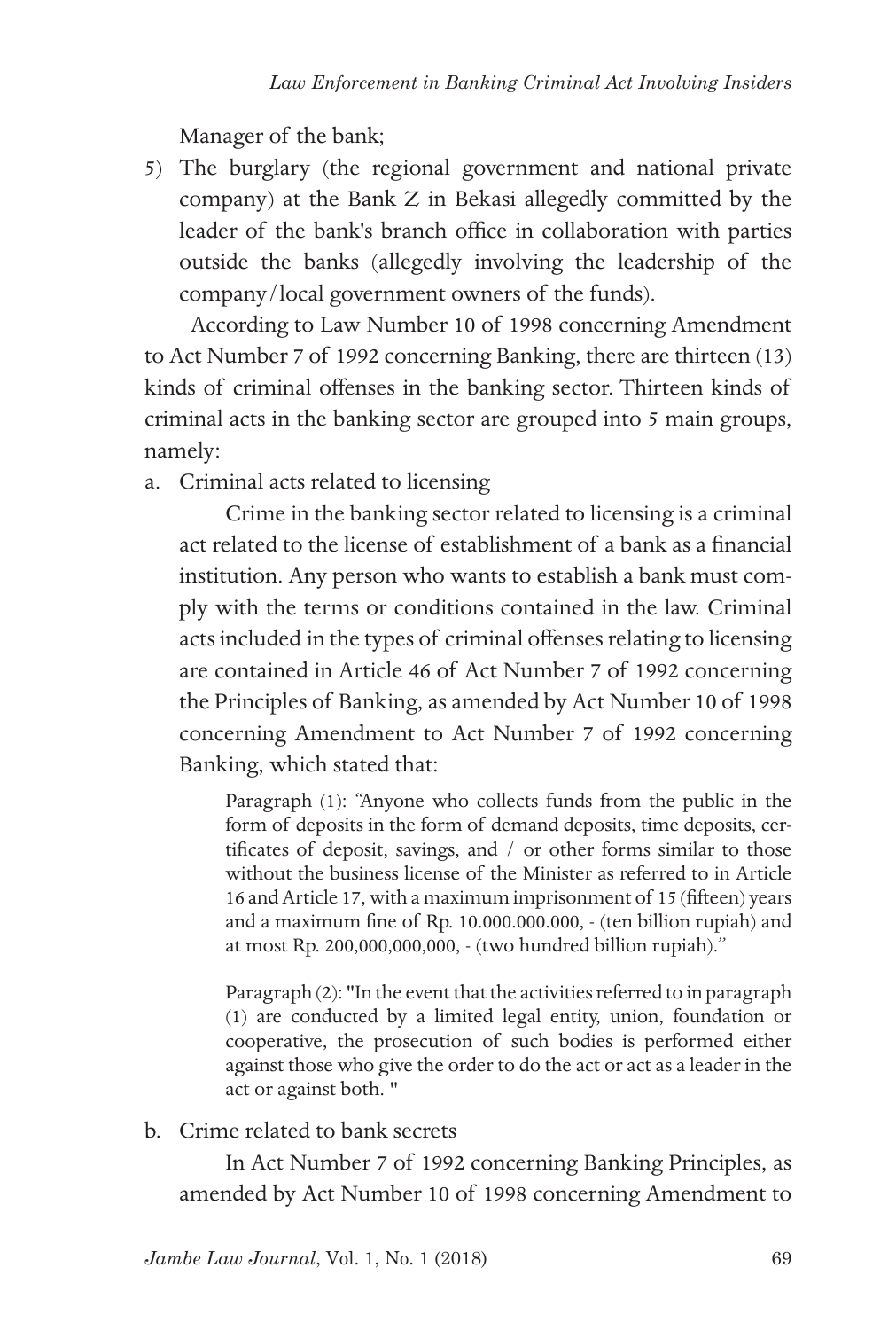Act Number 7 of 1992 concerning Banking, it is stated that the criminal acts which belong to the types of criminal offenses related to bank secrets, are contained in Article 47 paragraph (1), Article 47 paragraph (2), and Article 47A which stated that:

Paragraph (1): "Anyone without a written order or permission from the Chairman of Bank Indonesia as referred to in Article 41, Article 41A, Article 42, intentionally compels the bank or affiliated party to provide the information referred to in 2 (two) years and not later than 4 (four) years and a fine of at least Rp. 10.000.000.000, - (ten billion rupiah) and at most Rp. 200,000,000,000, - (two hundred billion rupiah)."

Paragraph (2): "A member of the board of commissioners, board of directors, employee of a bank or other affiliated party deliberately providing information which shall be concealed under Article 40 shall be punishable by imprisonment of at least 2 (two) years and a maximum of 4 (four) years and a fine of at least Rp. 4.000.000.000, - (four billion rupiah) and at most Rp. 8,000,000,000, - (eight billion rupiah)."

Article 47A: "A member of the board of commissioners, board of directors, or bank clerk who intentionally fails to provide information which must be fulfilled as referred to in Article 42A and Article 44A shall be punishable by imprisonment of at least 2 (two) years and no later than 7 (seven) years and a fine of at least Rp. 4.000.000.000, - (four billion rupiah) and at most Rp.15.000.000.000, - (fifteen billion rupiah)."

Against criminal offenses relating to bank secrets, there are exceptions to the extent that the party committing the secret crime of the excluded bank is not punished, namely:

- 1) Opening bank secrets due to taxation interests (Article 41 paragraph (1))
- 2) The opening of bank secrets due to the interests of settlement of state receivables (Article 41A)
- 3) The opening of bank secrets due to the interests of the judiciary (Articles 42 and 43)
- 4) The opening of bank secrets due to the interests of banking activities (Article 44)
- 6) The opening of bank secrecy at the request of the account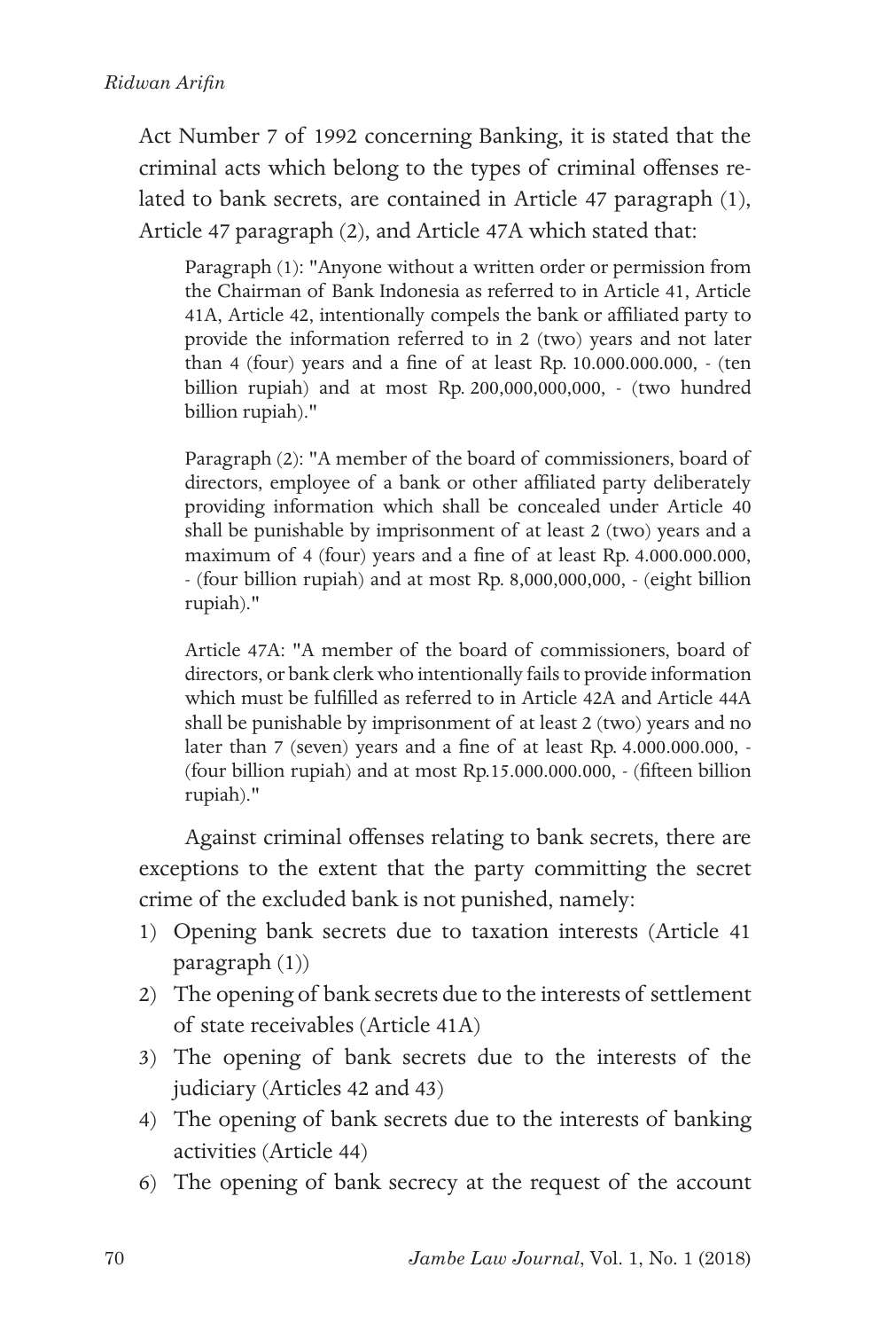holder (Article 44A)

- 7) The opening of bank secrets relates to the obligation to report (Article 14 of Law No. 15 of 2002 on Money Laundering Crime)
- c. Criminal acts related to bank supervision and coaching

Act Number 7 of 1992 concerning Banking Principles, as amended by Act Number 10 of 1998 concerning Amendment to Act Number 7 of 1992 concerning Banking, states that criminal acts which belong to the related types of criminal offenses with bank secrets, contained in Article 48 paragraph (1) and Article 48 paragraph (2), which stated that:

Paragraph (1): "A member of the board of commissioners, board of directors, or bank clerk who intentionally fails to provide the required information as referred to in Article 30 paragraph (1) and paragraph (2) and Article 34 paragraph (1) and paragraph (2) , shall be subject to imprisonment of at least 2 (two) years and a maximum of 10 (ten) years and a fine of at least Rp. 5.000.000.000, - (five billion rupiah) and at most Rp. 100,000,000,000, - (one hundred billion rupiah)."

Paragraph (2): "Any member of the board of commissioners, board of directors, or bank clerk failing to provide the required information as referred to in Article 30 paragraph (1) and paragraph (2) and Article 34 paragraph (1) and paragraph (2) shall be threatened with imprisonment of at least 1 (one) year and a maximum of 2 (two) years and / or a fine of at least Rp. 1.000.000.000, - (one billion rupiah) and at most Rp. 2,000,000,000, - (two billion rupiah)."

d. Criminal acts related to the bank's business

In Act Number 7 of 1992 concerning Banking Principles, as amended by Act Number 10 of 1998 concerning Amendment to Act Number 7 of 1992 concerning Banking, it is stated that criminal acts which belong to the types of criminal offenses related to bank secrets, contained in:

Article 49 paragraph (1) letter a:

"A member of the board of commissioners, board of directors or employee of a bank who in any way makes or causes false records in the books or in the process of the report, as well as in documents or business activities, transactions or accounts of a bank."

Article 49 paragraph (1) letter b:

*Jambe Law Journal*, Vol. 1, No. 1 (2018)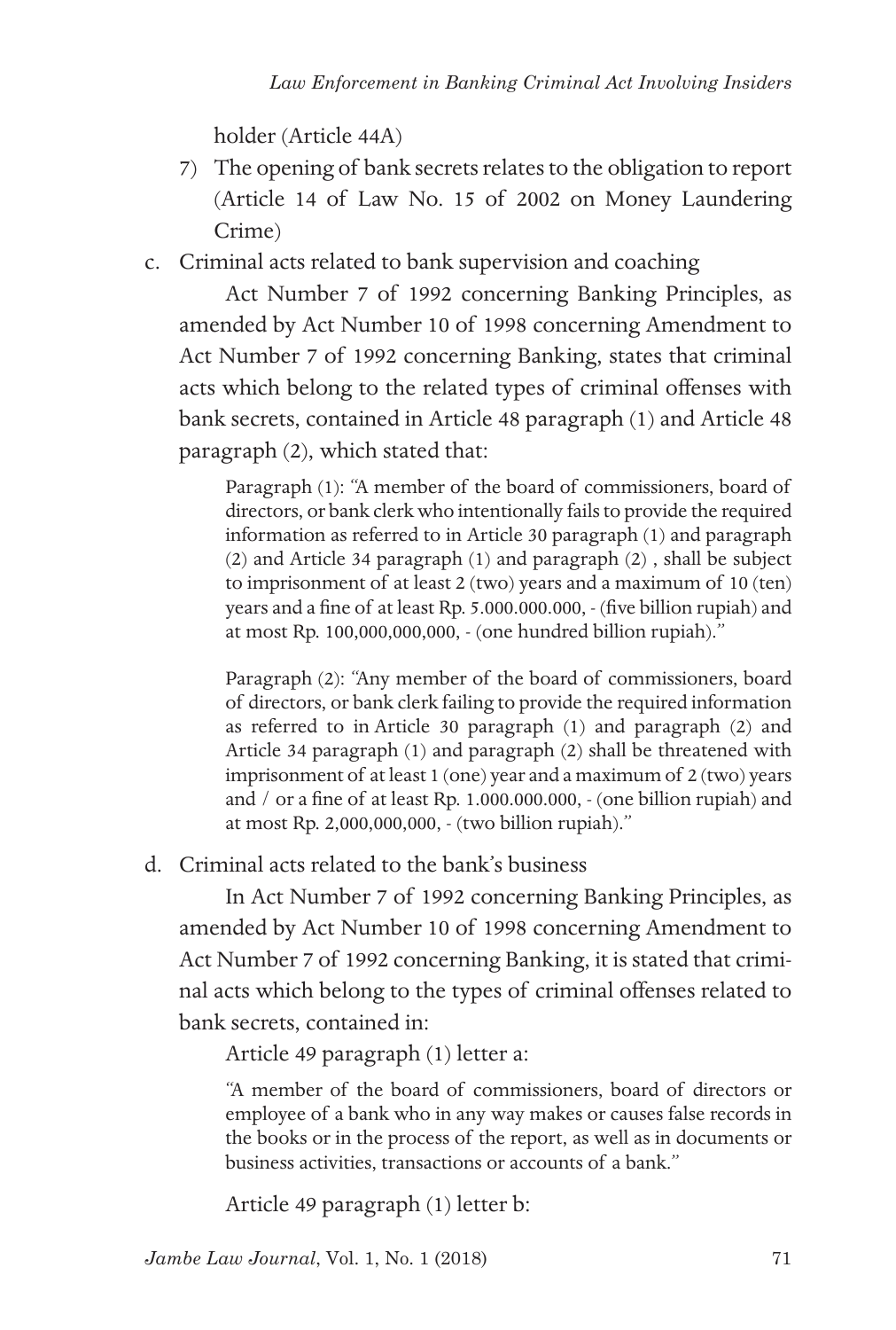"A member of the board of commissioners, board of directors, or bank clerk who deliberately eliminates or excludes or causes the nonrecording of bookkeeping, or in reports, nor in documents or reports of business activities, transaction reports or bank accounts."

#### Article 49 paragraph (1) letter c:

"A member of a board of commissioners, board of directors, or bank clerk who intentionally modifies, obscures, conceals, removes or omits any record keeping in the books or in 34 reports, nor in documents or reports of business activities, transactions or accounts of a bank, intentionally modify, obscure, eliminate, hide or damage the accounting records shall be punishable by imprisonment of at least 5 (five) years and a maximum of 15 (fifteen) years and a fine of at least Rp. 10,000,000,000.00 (ten billion rupiah) and at most Rp. 200,000,000,000.00 (two hundred billion rupiah)."

#### Article 49 paragraph (2) letter a:

"A member of the board of commissioners, board of directors or employee of a bank who solicits or receives, permits or agrees to receive any remuneration, commission, additional money, services, money or valuables, for his personal gain or for the benefit of his family, in order to obtain or attempt get a share another person in obtaining an advance deposit, bank guarantee or credit facility from the bank, or in order to purchase or discount by the bank on notes, promissory notes, checks and trade papers or other proof of liability, or in order to give consent to the person to withdraw funds exceeding the credit limit of the bank, shall be punished with imprisonment of at least 3 (three) years and a maximum of 8 (eight) years and a fine of at least Rp. 5.000.000.000,00 (five billion rupiah) and at most Rp. 100,000,000,000.00 (one hundred billion rupiah)."

According to the explanations of Article 49 paragraph (1) and paragraph (2) items a and b, the term bank clerk in the article has a different understanding. In the provision of Article 49 paragraph (1) and the provision of Article 49 paragraph (2) point a that is meant by bank employees are all officers and employees of the bank, whereas in Article 49 paragraph (2) point b referred to the bank officer is a bank official has authority and responsibility on matters relating to the business of the bank concerned.<sup>30</sup>

e. Criminal acts relating to attitudes and / or actions carried

<sup>30</sup> Hermansyah, *op.cit*., p. 156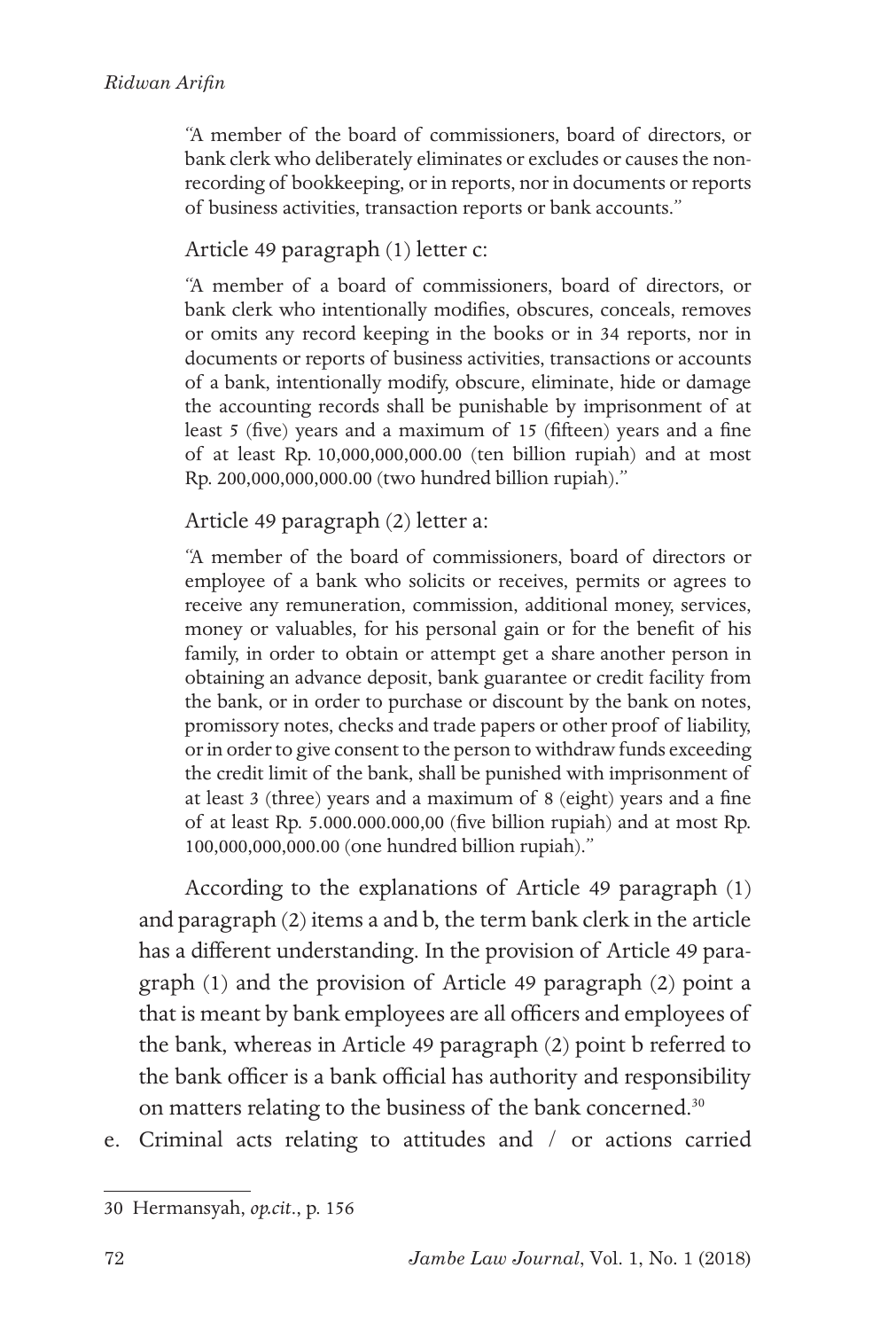out by management, employees, affiliated parties, and bank shareholders

In Act Number 7 of 1992 concerning Banking Principles, as amended by Act Number 10 of 1998 concerning Amendment to Act Number 7 of 1992 concerning Banking, it is stated that criminal acts which belong to the types of criminal offenses related to bank secrets, contained in:

Article 49 paragraph (2) letter b:

"A member of the board of commissioners, board of directors, or employee of a bank who by all means does not carry out the necessary measures to ensure compliance with the provisions of this law and the provisions of other laws applicable to the bank shall be punishable by imprisonment of at least 3 (three) years and maximum of 8 (eight) years and a fine of at least Rp. 5.000.000.000,00 (five billion rupiah) and at most Rp. 100,000,000,000.00 (one hundred billion rupiah)."

#### Article 50:

"An affiliated party who by all means does not carry out the necessary measures to ensure compliance with the provisions of this law and other laws applicable to the bank shall be punishable by imprisonment of at least 3 (three) years and the longest 8 (eight) years and a fine of at least Rp. 5.000.000.000,00 (five billion rupiah) and at most Rp. 100,000,000,000.00 (one hundred billion rupiah)."

### Article 50A:

"Shareholders who deliberately instruct the board of commissioners, directors, or bank employees to commit or not to take action that causes the bank not to implement the necessary measures to ensure the bank's compliance with the provisions of this law and the provisions of other applicable laws and regulations for a bank, shall be punished with imprisonment of at least 7 (seven) years and a maximum of 15 (fifteen) years and a fine of at least Rp. 10,000,000,000.00 (ten billion rupiah) and at most Rp. 200,000,000,000.00 (one hundred billion rupiah),"

For Article 50A is the embodiment of the principle of *piercing corporate veil.* This principle is an exception to the provisions contained in Article 3 paragraph (1) of Law Number 40 of 2007 stating that the shareholder of the company is not personally liable for the commitments made on behalf of the company and is not liable for the loss of the company over its shares.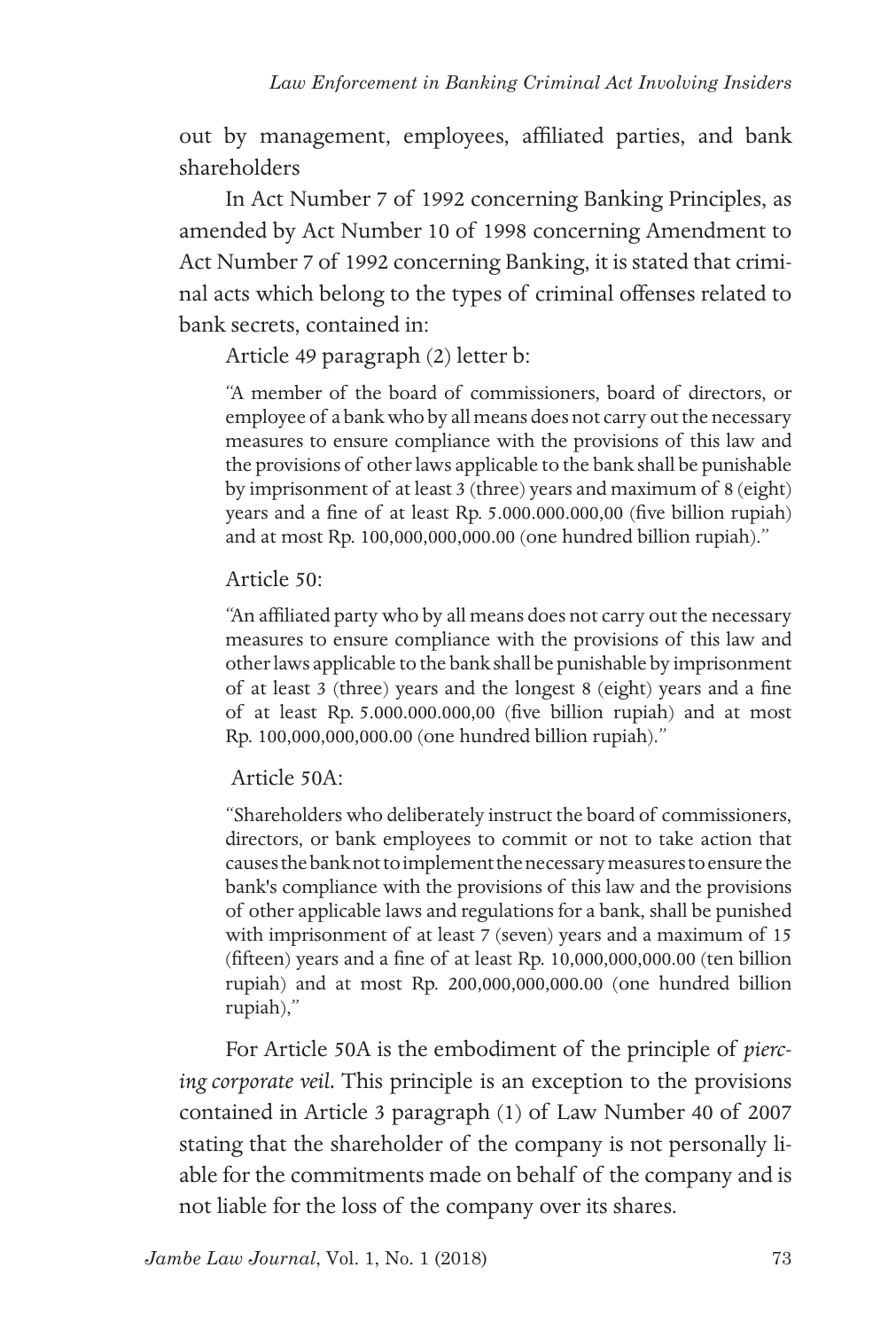In addition to being grouped into 5 ( five ) main groups as described above, the classification of criminal offenses in the banking sector can also be classified into criminal offenses in the form of crime and offense in the form of violations.<sup>31</sup> The distinction between crime and offense is generally distinguished on the basis of quantitative distinctions (concerning the weight or lightness of criminal threats).The classification of such crimes has also been regulated in Act Number 7 of 1992 concerning Banking Principles, as amended by Act Number 10 of 1998 concerning Amendment to Act Number 7 of 1992 concerning Banking, namely in Article 51 paragraph (1) and Paragraph (2) which stated that: Criminal acts as referred to in Article 46, Article 47, Article 47A, Article 48 paragraph (1), Article 49, Article 50, and Article 50A are criminal. The criminal act as referred to in Article 48 paragraph (2) is a violation.

In addition to criminal sanctions, parties who commit criminal offenses in the banking sector will also be subject to additional sanctions, namely administrative sanctions. This is in accordance with the provisions contained in Article 52 of Act Number 7 of 1992 concerning Banking Principles, as amended by Act Number 10 of 1998 concerning Amendment to Act Number 7 of 1992 concerning Banking, which stated as following:

Paragraph (1): "Without prejudice to the criminal provisions referred to in Article 47, Article 47A, Article 48, Article 49, and Article 50A, Bank Indonesia may impose administrative sanctions to banks that do not fulfill their obligations as referred to in this law, or the Head of Bank Indonesia shall revoke the business license of the concerned bank. "

Paragraph (2): "The administrative sanctions referred to in paragraph (1), among others are:

- a. Money Fines;
- b. Written reprimands;
- c. Decrease in bank soundness;

<sup>31</sup> *Ibid.,* p. 151.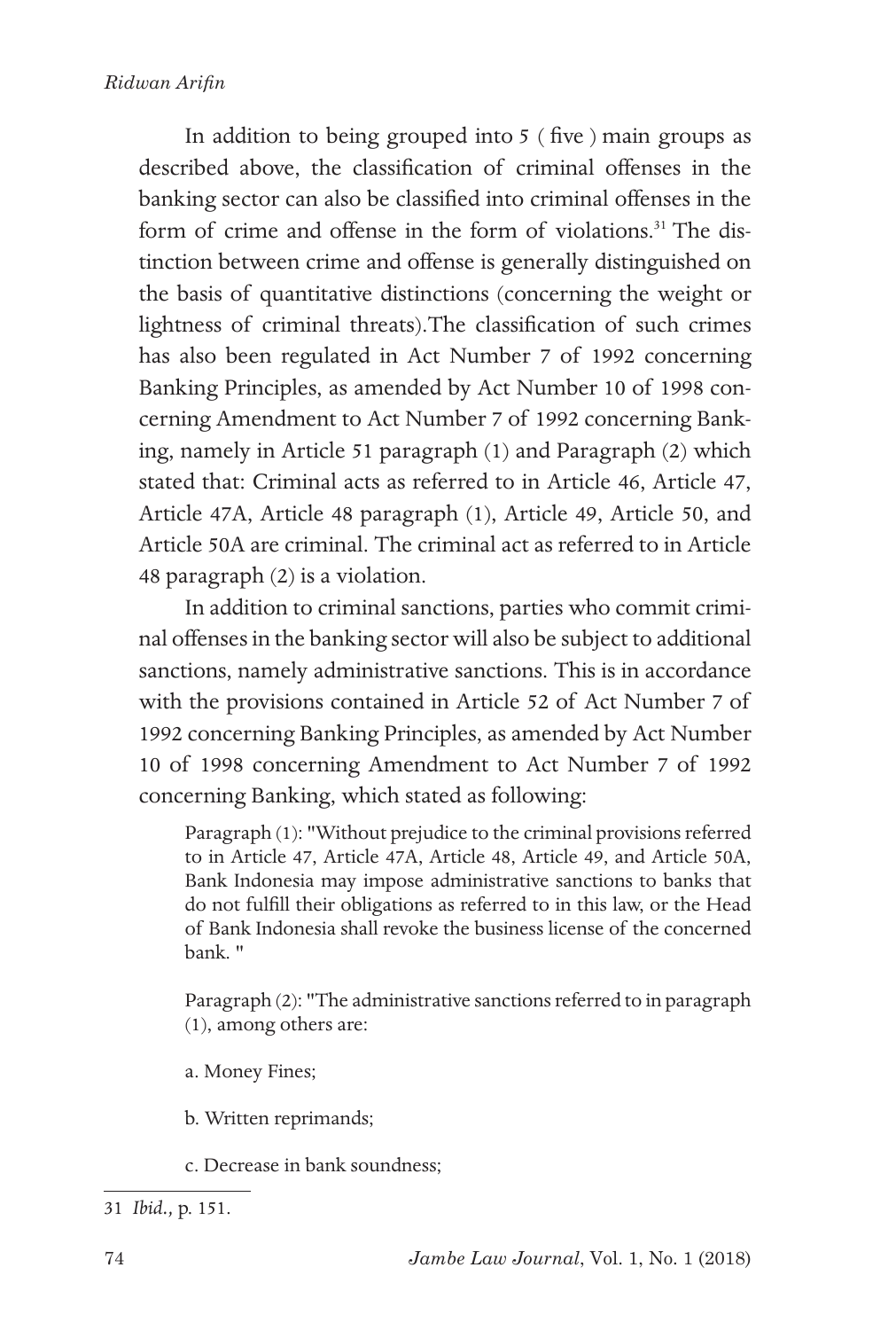d. Prohibition to participate in clearing activities;

e. Freezing of certain business activities, whether for certain branch offices or for banks as a whole;

f. Dismissal of the bank administrator and subsequently appoint and appoint a temporary replacement until the General Meeting of Shareholders or Meeting of Cooperative Members appoints a permanent replacement with the approval of Bank Indonesia;

g. Inclusion of members, managers, bank employees, shareholders in the list of disgraceful persons in banking.

Paragraph (3): "Further implementation of administrative sanctions shall be stipulated by Bank Indonesia."

### *2. Banking Criminal Acts Outside the Banking Act*

a. Formulation of Banking Crime in Indonesian Criminal Code (KUHP)

Beside the Baking Act, banking crime also stipulated in some laws and regulations in Indonesia. The formulation of banking crime as regulated in the Criminal Code (KUHP), such as: (1) Crime of Counterfeiting*,* (2) Embezzlement, (3) Fraud, (4) Counterfeiting and Replacement of Credit Verband Collateral.

*First,* counterfeiting, jurisdictionally, the forger is involves the falsification of bank letters / certificates, authentic deeds and import export documents in various banking services activities. Therefore, the criminal act of counterfeiting can be classified into two types, namely: criminal act of forgery of bank letters/documents and documents as regulated in Article 263 of the Criminal Code and the offense of authentic deed and securities as regulated in Article 264 of the Criminal Code.

*Second,* embezzlement, that is clear that the Criminal Code has formulated in such a manner the criminal act of embezzlement whose conception can be related to the banking business activities in the depository institution of goods and securities in the *safe deposit box,* as well as the depositary for the interest of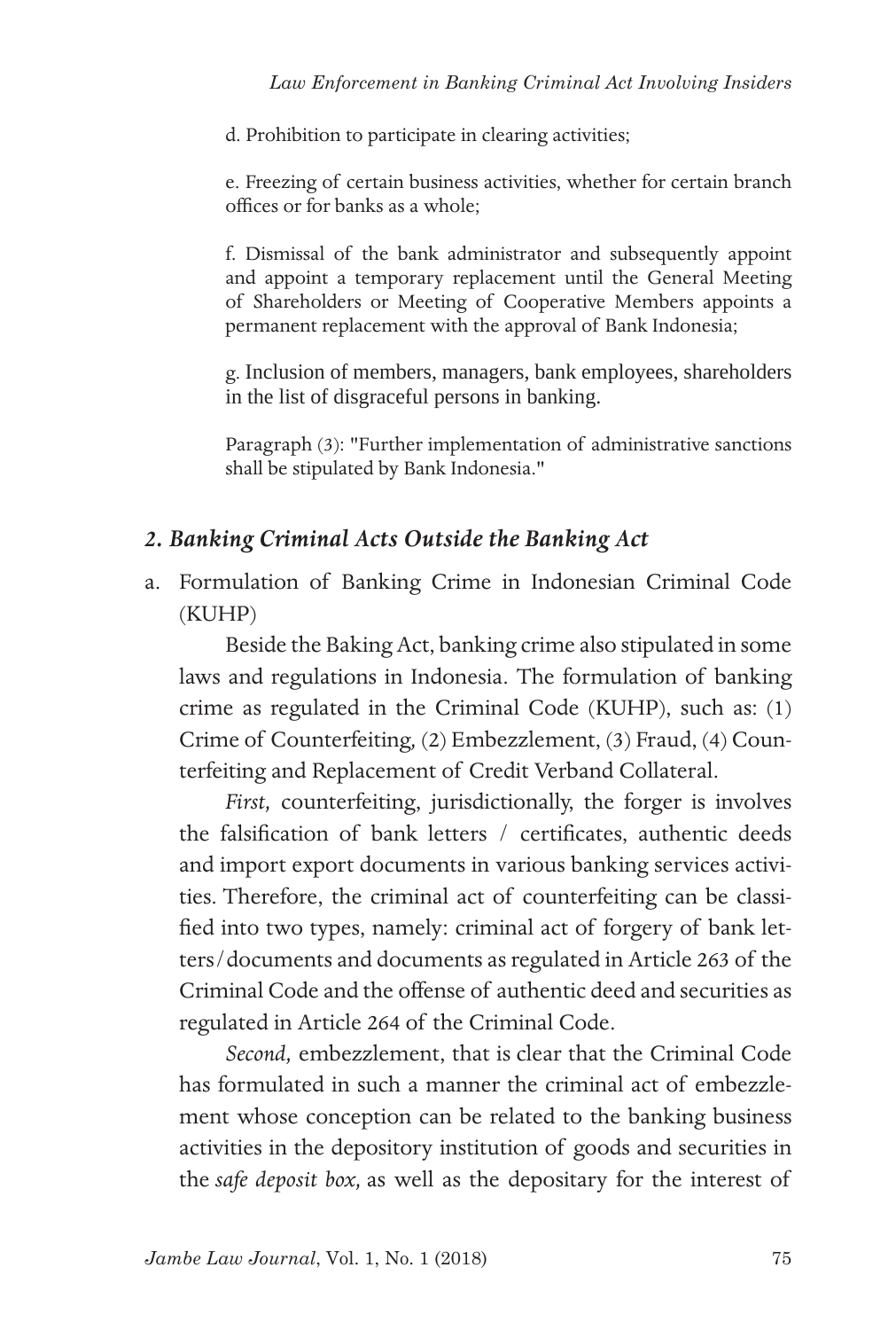the other party. The criminal act of embezzlement is regulated in Article 374 and Article 415 of the Criminal Code.

*Third*, the provisions regulating fraud are contained in the formulation of Article 378 of the Criminal Code, where the conceptual criminal act of fraud can be imposed on criminal acts relating to transactions in the banking sector, for the purpose of obtaining profits which cause material losses on the other.

*Forth, Counterfeiting and Replacement of Credit Verband Collateral*, in which that this type of crime is common in the field of bank credit, where the object of *credit verband* is not entitled and / or collateralized several times without the knowledge of other parties (banks and persons owning or having material rights). The formulation of this criminal offense is contained in the provisions of Article 385 of the Criminal Code.

*Fifth, Unfair competition,* in which that increasing competition between banks today, does not rule out the existence of unhealthy competition (cheating) between *competitior,* both to benefit themselves and others (his company). One form of fraudulent competition among them is the spread of rumors (news lie) about banks that lose clearing. Against such crime shall be subject to the provisions of Article 382 bis and Article 390 of the Criminal Code.

b. The Formulation of Banking Crime on Anti-Corruption Eradication Act

Referring to the provisions of Law Number 31 of 1999 regarding Corruption Eradication,<sup>32</sup> as amended by Law No. 20 of 2011,33 it can be classified as a banking crime whose regulation can apply the provisions of corruption law, as follows:

- 1) Criminal acts enrich themselves/others/legal entities in violation of the law, provided for in Article 2 paragraph (1);
- 2) The offense of abuse of authority, opportunity or means available to him or her due to position or position, is governed

<sup>32</sup> State Gazette of Republic Indonesia Number 140 of 1999 Additional State Gazette Number 3874.

<sup>33</sup> Additional State Gazette Number 4150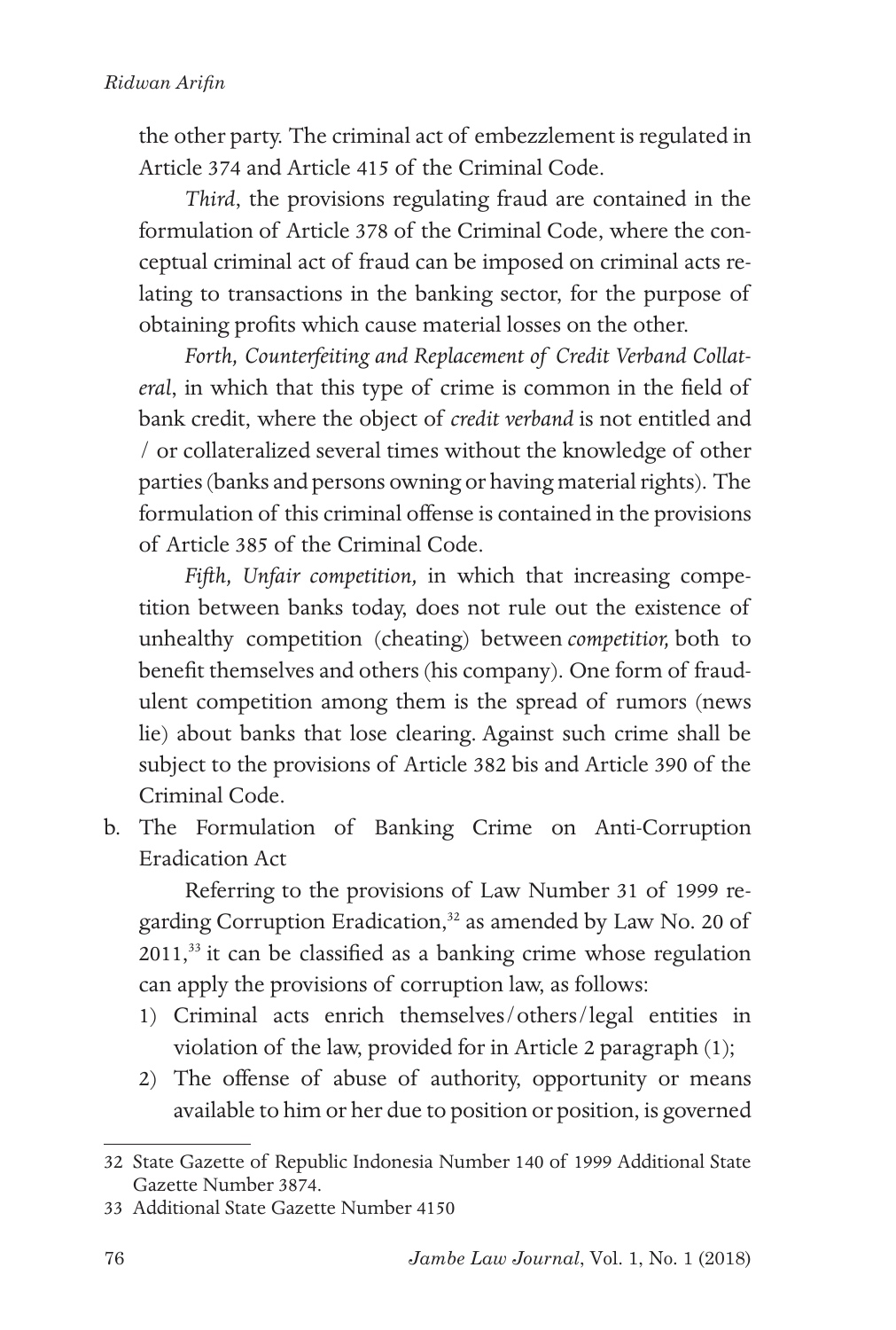by Article 3;

- 3) The criminal act of embezzlement as referred to in Article 415 of the Criminal Code shall be stipulated in the provisions of Article 8;
- 4) The criminal act of counterfeiting in Article 416 of the Criminal Code, set forth in the provisions of Article 10;
- 5) The criminal act of bribery as intended in Article 418 shall be regulated in Article 11;
- 6) The criminal act as referred to in Article 419, 420, 423, 425 of the Criminal Code, is regulated in Article 12.

Based on the description of banking crime whose regulation can apply the provisions in the law to eradicate corruption as mentioned above, it should be mentioned that not all banking crimes can be applied absolutely into the provisions of the law to eradicate corruption. In order to be ensnared under this law, a banking crime must comply with the elements to the detriment of state finances or the economy of the country.

## **C. Law Enforcement on Baking Crime Involving Insiders**

## *1. Handling of Banking Crime in Indonesia: Cooperation Between Agencies*

Bank of Indonesia in the law enforcement of banking crime in Indonesia has been initiated a cooperation with the Police of the Republic of Indonesia and the Attorney General of the Republic of Indonesia. The effort is made by Bank Indonesia to make the banking industry an increasingly healthy industry and can be trusted by the community. In addition, these efforts are also in line with the implementation of the Indonesian Banking Architecture (*Arsitektur Perbankan Indonesia,* API), especially in the 3rd Pillar, which is to create a strong and highly competitive banking industry with resilience to face risks<sup>34</sup>

<sup>34</sup> Arsitektur Perbankan Indonesia (API), Bank Indonesia official website, retrieved from http://www.bi.go.id/id/perbankan/arsitektur/Contents/ Default.aspx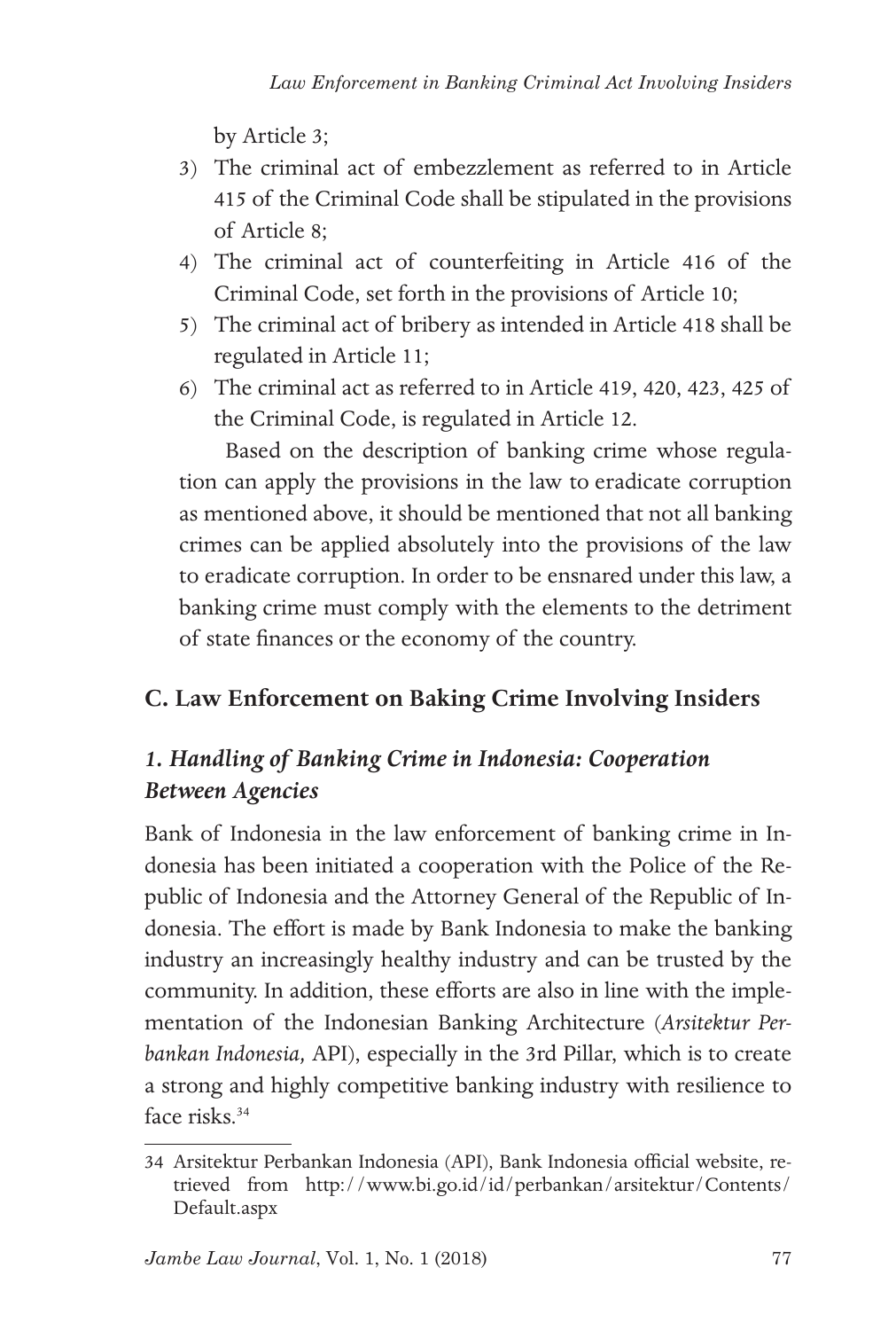#### *Ridwan Arifin*

Concerning the authority of Bank Indonesia as a complete banking authority is contained in Act Number 23 of 1999 concerning Bank Indonesia<sup>35</sup> as amended by Act Number 3 of 2004 (the BI Law)<sup>36</sup> and Law Number 7 of 1992 as amended by Law Number 10 of 1998 concerning Banking.

In relation to the imposition of sanctions, Bank Indonesia as the banking authority through supervision and guidance mechanism can only resolve administrative actions and only authorized to impose administrative sanctions on a bank that is proven to conduct business activities that deviate from the prevailing provisions while deviations that have indications of criminal offenses, the process of imposition of sanctions is left to law enforcement in accordance with applicable laws and regulations.

Supervision and law enforcement itself is an inseparable two components in a system of rule of law. There will be no law enforcement in the absence of a supervisory system and there will be no rule of law in the absence of adequate law enforcement. If this is analogous to the banking system, oversight and law enforcement can play a role in optimizing the banking function in order to create a sound banking system, both in the banking system as well as individually, and capable of maintaining the interests of the community well, developing fairly and beneficial to the economy national.

With regard to the limitation of such authority, in order to enforce the law in the banking industry and secure public funds and the existing state assets of banks, Bank Indonesia deems it necessary to coordinate with law enforcement officers in the handling of criminal offenses in the banking sector. Through a Joint Decree (SKB) between the Chief of Police of the Republic of Indonesia, the Attorney General of the Republic of Indonesia, and the Governor of Bank Indonesia, issued on 6 November 1997 and renewed on December 20, 2004,<sup>37</sup> the three agencies agreed to cooperate in the handling of al-

<sup>35</sup> State Gazette Number 66 of 1999 Additional State Gazette Number 3843.

<sup>36</sup> State Gazette Number 7 of 2004

<sup>37</sup> Titi Kustini, 2012, "Nota Kesepahaman Bank Indonesia, Kepolisian, dan Kejaksaan Sebagai Bentuk Koordinasi Penanganan Tindak Pidana Per-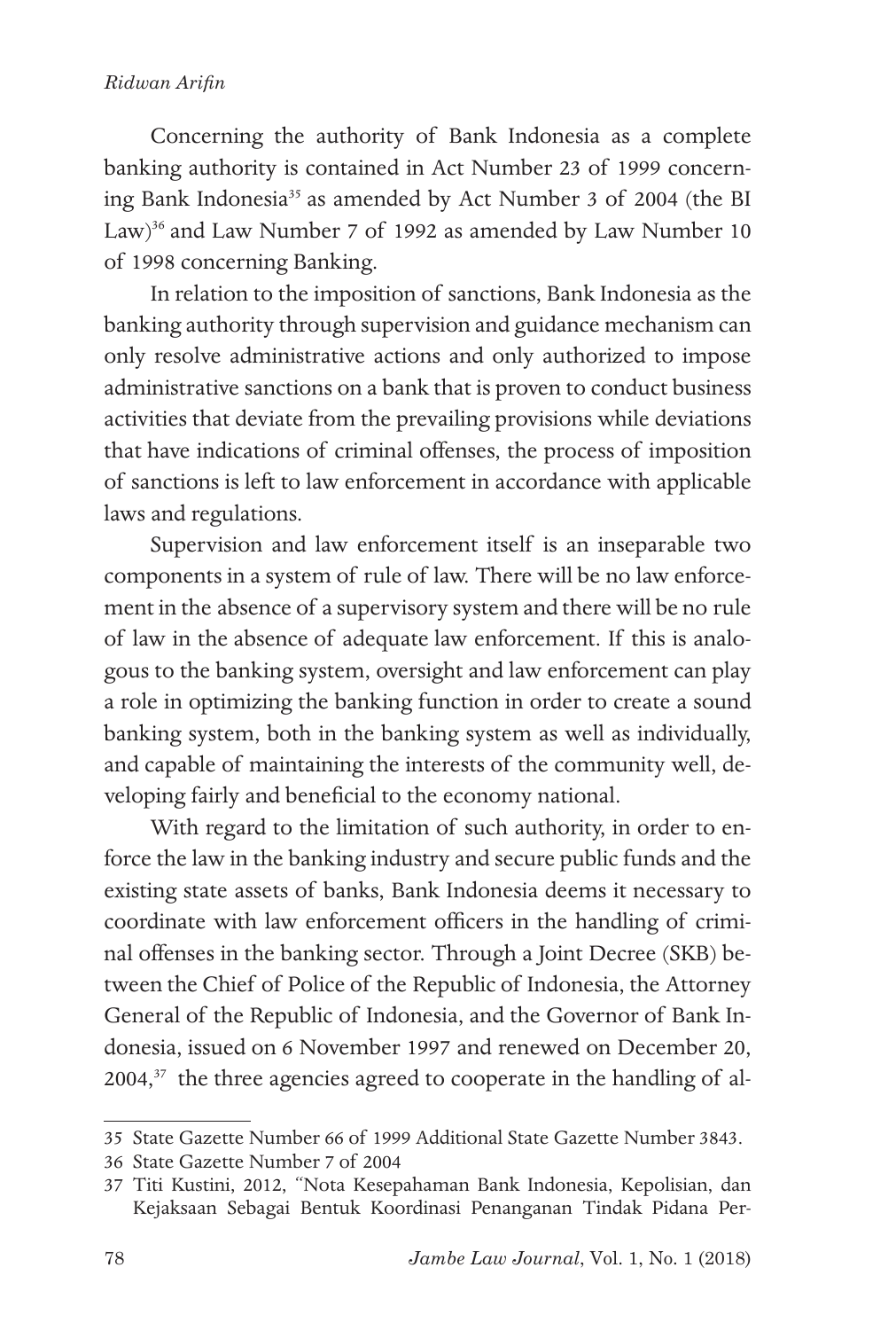leged criminal offenses in the banking sector. Through this partnership, it is expected that every banking case can be settled smoothly, quickly and optimally.

In order to support the implementation of LCS and to carry out repressive actions against violations and irregularities and noncompliance with prevailing regulations, particularly those containing elements of criminal offenses in the banking sector, Bank Indonesia established a special unit to handle allegations of criminal offenses in the banking sector, namely Directorate of Investigation and Banking Mediation DIMP).<sup>38</sup> The formation of DIMP is expected to result in an *announcement effect* on the banking world that *law enforcement* in banking activities is still carried out and enforced and all forms of deviation will bring legal consequences for the perpetrators.

In its implementation, necessary steps to accelerate and optimize the handling of alleged criminal acts in the banking sector in 2007 made the Technical Guidelines of the LCS signed by the Deputy Attorney General for Special Crimes, Junior Attorney General for Public Crime, Head of Criminal Investigation Agency of POLRI and Deputy Governor of BI.

In addition to cooperating with the Attorney and Police, Bank Indonesia also cooperates with the Corruption Eradication Commission (KPK) on the handling of allegations of corruption in the bank, and the Financial Transaction Reports and Analysis Center (PPATK) related to the prevention and eradication of money laundering, as well as with Bapepam LK (now OJK) related to the handling of bank problems whose products/services are related to the capital market.

### *2. Prevention of Banking Crime*

a. Bank Compliance Function

The role of internal control is very important to prevent

bankan", *Buletin Hukum Perbankan dan Kebanksentralan* Vol. 10 Number 1, January-April 2012, Jakarta, Departemen Hukum Bank Indonesia, p. 1-12.

<sup>38</sup> Media Perbankan, Bank Indonesia official website, http://www.bi.go.id/ id/iek/mediasi-perbankan/tata-cara/Contents/Default.aspx, accssed 28 April 2018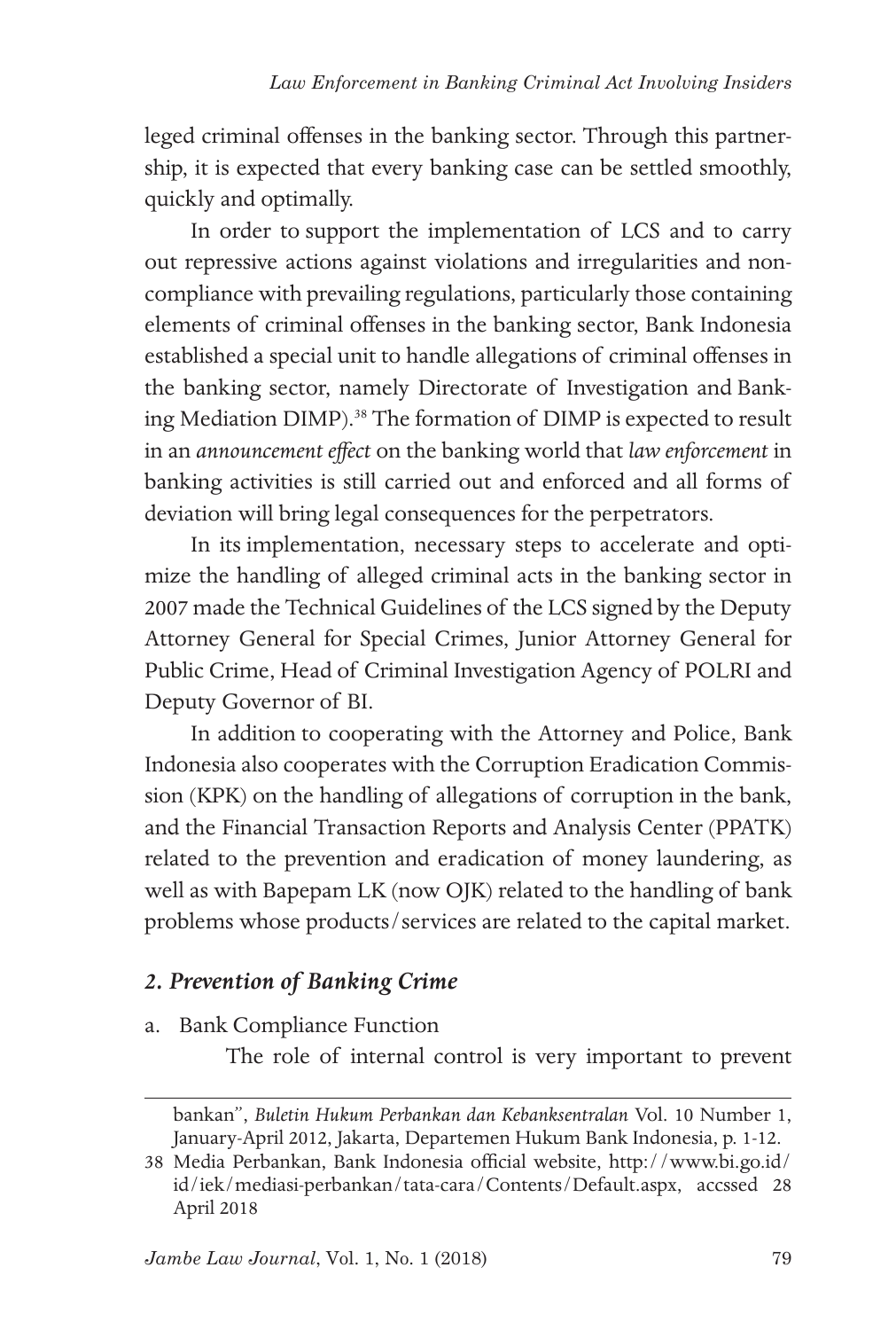the occurrence of banking crimes. One monitoring tool is carried out by the compliance work unit. The bank's compliance function is an independent function that identifies, assesses, advises, monitors and reports bank compliance risks such as the risk of legal sanctions, financial losses or loss of reputation that banks may suffer from bank failures in compliance with applicable laws, codes and banking practices. In October 2013, the Basel Committee on Banking Supervision, Bank for International Settlement (BIS) issued a consultative document on compliance function at the bank containing 10 (ten) principles that must be owned for the function of compliance in a bank run effectively.39 These ten principles are: First, the board is responsible for monitoring the bank's risk management. The Board must approve the bank's compliance policy, including official documents on the formation of compliance function. At a minimum, once a year, the board shall review the bank's compliance policy and its implementation to assess the extent to which the bank has effectively managed compliance risks. Bank unity policies will not be effective if there is no clear commitment from the board to increase the values of honesty and integrity in the company. Complying with laws and standards is an important tool for achieving goals.

*Second*, senior management of the bank is responsible for drafting a unity policy and ensuring the observation and reporting of its implementation to the board. Senior management is also responsible for assessing whether (compliance policy) is adequate. There should be a written compliance policy that identifies the key compliance risk issues facing the bank and explains how the bank intends to control it. The policy should contain the basic principles that all staff (including senior management) must follow. For clarity and transparency it is necessary to differentiate

<sup>39</sup> Basel Committee on Banking Supervision, 2014, Consultative Document: Guidelines Corporate Governance Principle for Banks, Bank for International Settlement, ISBN 978-92-9131-905-3 (online), http://www.bis.org/ publ/bcbs294.htm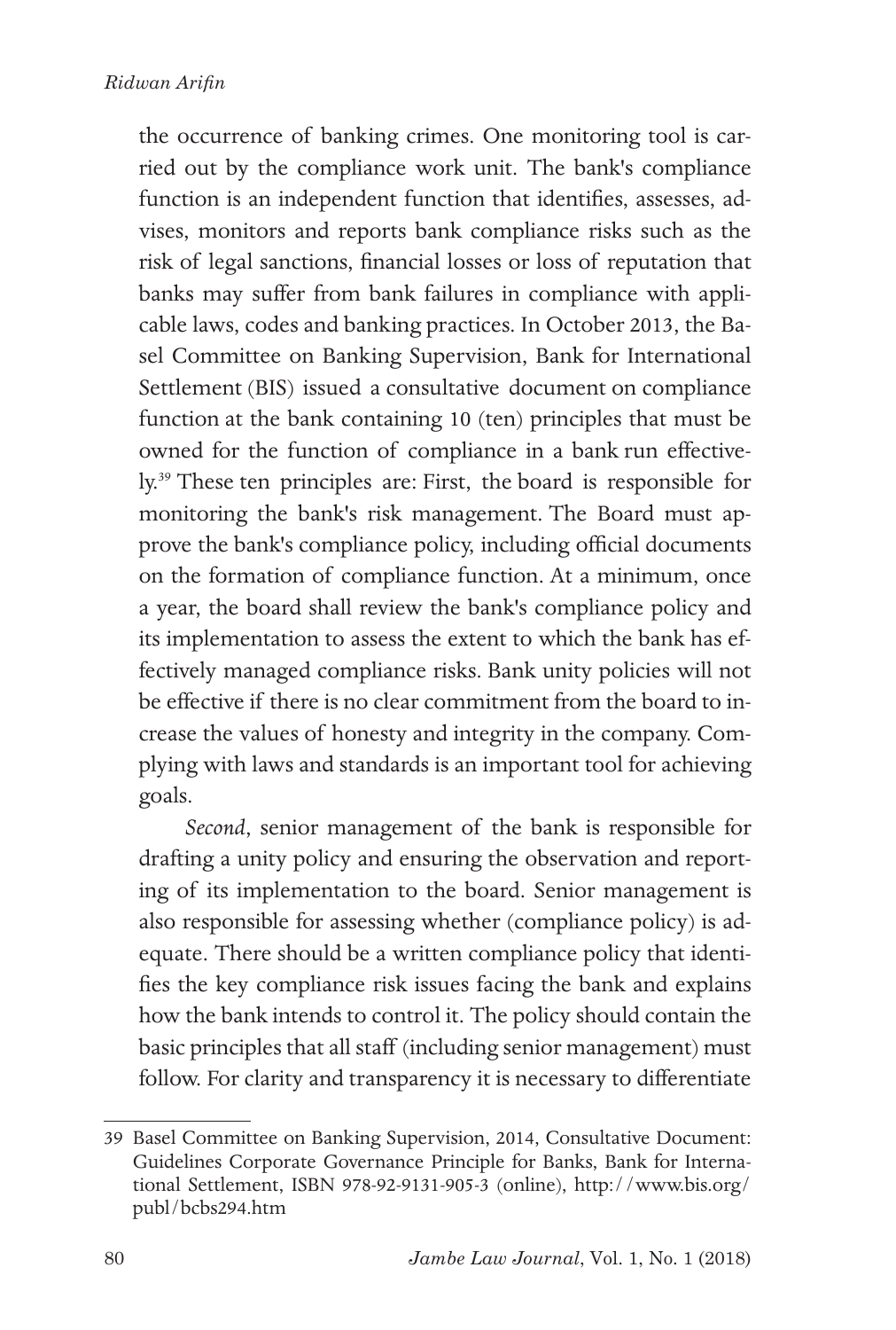between the standards that apply to all staff and the standards for particular staff. The senior duty of management is to ensure that compliance policies are carried out with full responsibility and corrective and disciplinary actions are exercised in the event of a breach.

*Third*, senior management of the bank is responsible for establishing a permanent and effective compliance function as part of the bank's compliance policy. Senior management must take the necessary steps to ensure the bank can rely on a permanent and effective compliance function. *Fourth*, the bank compliance function must have a formal status in the bank. This can be done by posting in the articles of association describing the position, authority and independence of the compliance function.

*Fifth*, the bank's compliance function should be independent. The compliance function should be capable of performing its own initiative in all departments in the bank where there is a risk of compliance. The compliance function should be free to report to senior management and management on any suspicions and possible violations found in the investigation without fear of reprisals and inconvenience from management and other staff. The functions of a tribunal shall have the right of its own initiative in communicating with other staff and having access to any records or documents required in carrying out its duties. Independence also requires that the compliance function be given sufficient resources to be able to perform the task effectively. Compensation budgets and schemes for compliance staff should be consistent with the objectives of the compliance function so that it does not have to depend on the financial performance of various other business lines.

*Sixth*, the role of compliance function is to identify, assess and monitor compliance risks facing the bank and provide advice and reports to senior management and management regarding such risks. *Seventh*, the leadership of the compliance function is responsible for *day to day management* of compliance function activities. *Eighth*, the staff performing the compliance responsibilities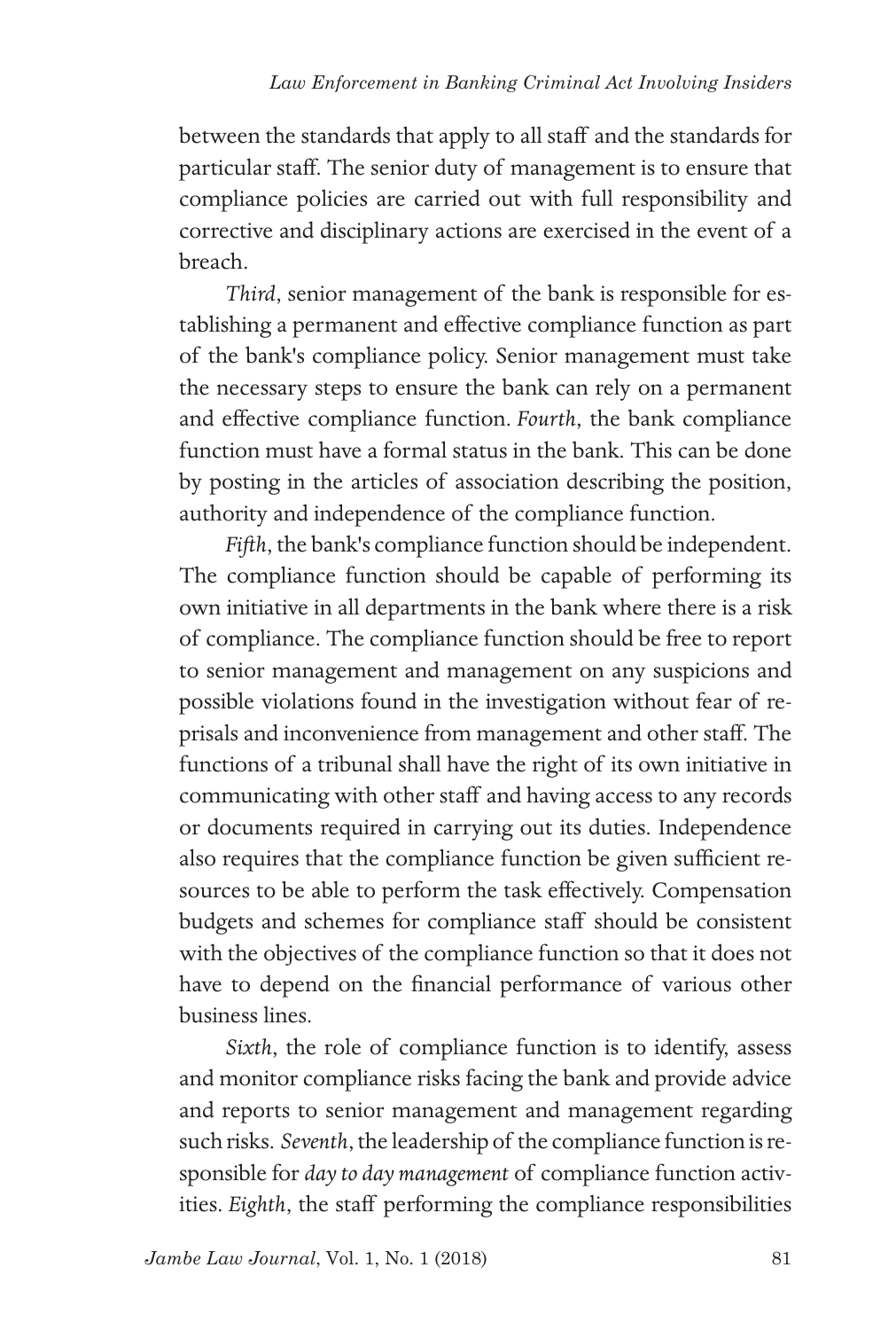must have the qualifications, experience and professionalism and personal qualities in order to perform the task effectively. *Ninth*, compliance functions with banks that have overseas business activities should be structured so that compliance issues are set out in a comprehensive compliance policy framework. *Lastly*, the scope and extent of compliance function activities shall be periodically reviewed by the internal audit.

b. KYC (Know Your Customer)

According to Bank Indonesia Regulation,<sup>40</sup> is a principle of *Know Your Customer* (KYC) principle applied is the bank to find out the identity of customers, monitor customer transaction activity including the reporting of suspicious transactions. In addition, this principle is intended to prevent the use of banks as a means of money laundering by bank customers. Some things that are required for banks in applying the KYC principles are as follows:

- 1. Establish policies on customer acceptance, customer identification procedures, and monitoring procedures for customer accounts and transactions, as well as risk management procedures related to the application of KYC.
- 2. Reporting suspicious transactions to BI no later than 7 working days after being believed by the bank.
- 3. Applies the applicable KYC principles in a country to overseas branch offices, as long as the KYC standards are the same or more stringent than those set forth in the PBI, and where local regulations are looser shall be applied by the KYC PBI. In the event that the application of the KYC PBI results in violation of local state provisions, it shall be reported to its head office and BI.
- 4. Banks are required to apply the principle of KYC and updating the data base of existing customers at the latest on

<sup>40</sup> Bank of Indonesia Regulation No.3/10/PBI/2001 concerning Implementation of Know Your Customer Principles dated June 18, 2001 (Peraturan Bank Indonesia No.3/10/PBI/2001 tentang Penerapan Prinsip Mengenal Nasabah (Know Your Customer Principles) tanggal 18 Juni 2001)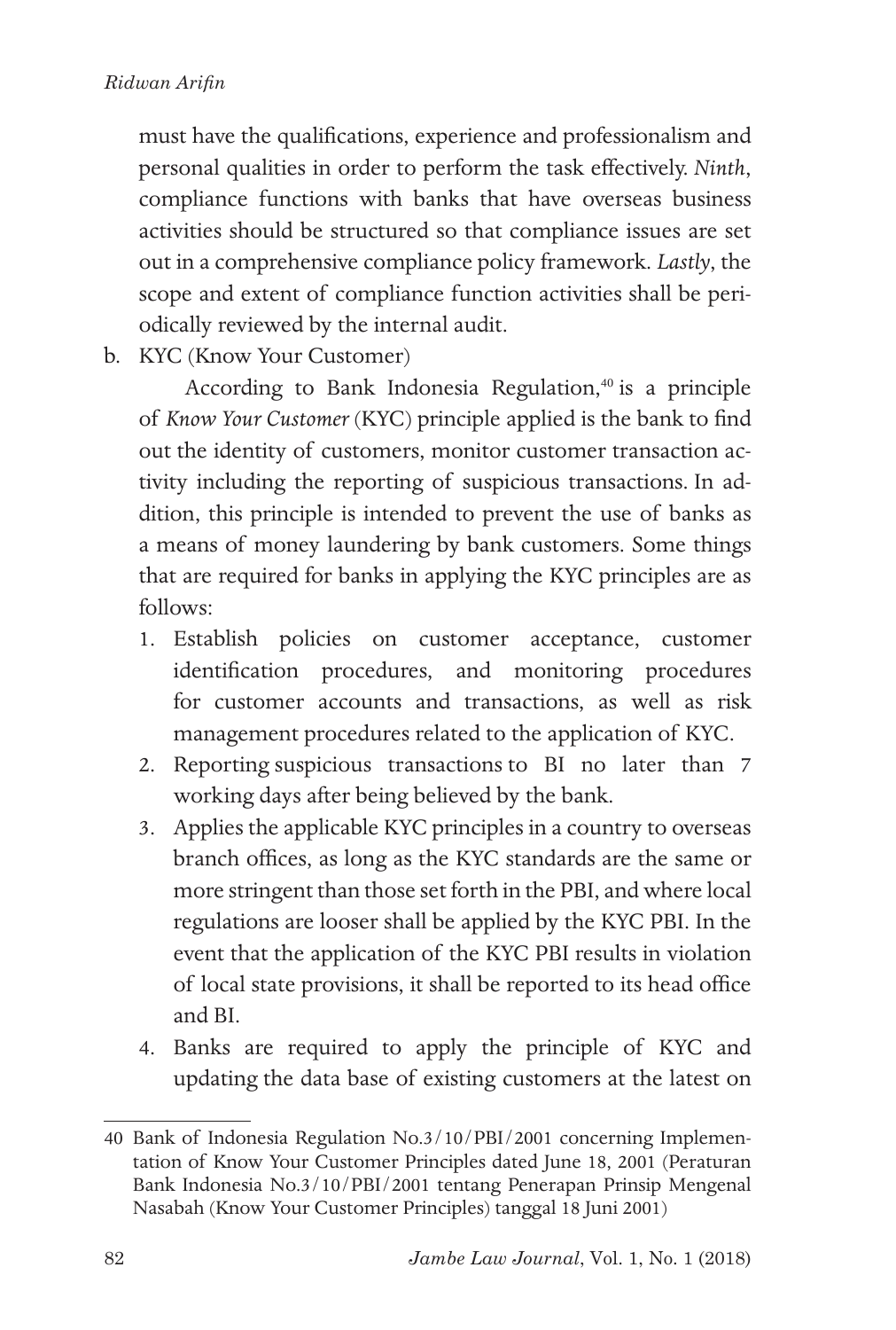June 13, 2002.

- 5. Banks are required to implement training programs for bank employees on the KYC principle not later than 13 February 2002.
- 6. Implementation of information systems that can identify, analyze, monitor and provide a report on the characteristics transaction conducted by bank customers must be ready not later - latest on June 13, 2002.

As for sanctions if the bank does not report changes to the Code of Conduct Know Your Customer Principles no later than 7 working days since the stipulation of the change and not report to BI suspicious transactions that occurred in the bank concerned no later than 7 working days since the transaction is known by the bank, shall be liable to sanctions in the form of a financial penalty of Rp.1,000,000.00/day of delay and a maximum of Rp 30,000,000.00

While sanctions if the bank does not carry out other obligations is by imposition of administrative sanctions as referred to in Article 52 paragraph (2) letter b, c, e, f or g Act No.7 of 1992 concerning Banking as amended by Act No .10 in 1998 which is in the form of:

- 7. Written reprimands;
- 8. Decrease in bank soundness;
- 9. Freezing of certain business activities, whether for certain branch offices or for banks as a whole;
- 10. Dismissal of the bank administrator and subsequently appoint and appoint a temporary replacement until the General Meeting of Shareholders or Meeting of Cooperative Members appoints a permanent replacement with the approval of BI;
- 11. Inclusion of members of the board, bank employees, shareholders in the list of persons deplorable in the field of Banking.

In addition to the above administrative sanctions, against members of the Board of Commissioners, Board of Directors or bank employees who intentionally do not implement the neces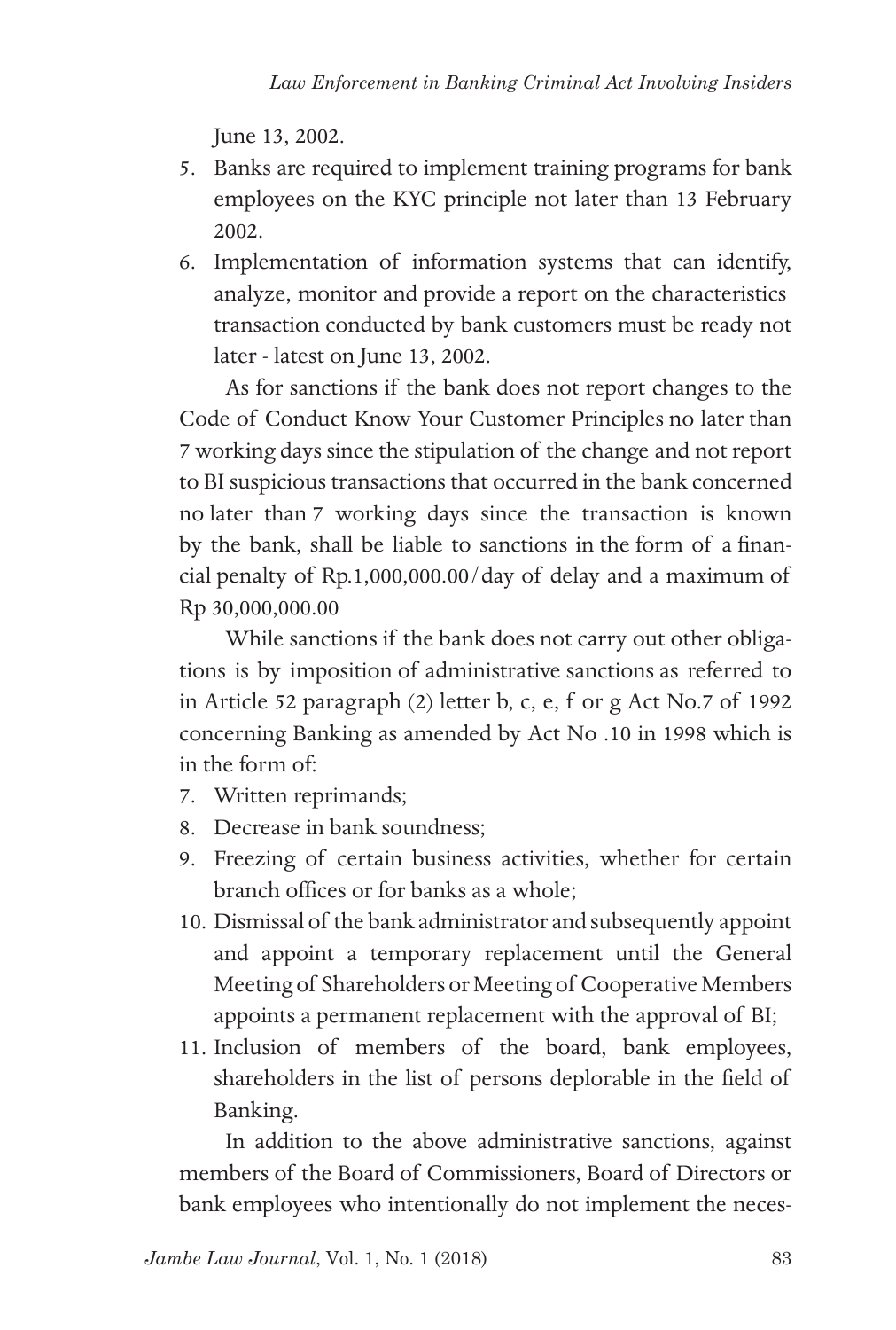sary measures to ensure compliance with the provisions of the banking laws and other laws applicable to banks (including PBI KYC), threatened with imprisonment of at least 3 years and a maximum of 8 years and a minimum fine of Rp. 5 billion and maximum Rp.100 billion (Article 49 paragraph (2) letter b Act No.7 of 1992 concerning Banking as amended by Act No.10 of 1998).

There are several obstacles experienced in the reporting of suspicious transaction report (STR) from banks either from internal (bank) or from external (community), among others obstacles faced by bank in implementing KYC principle, in the form  $\Omega^{41}$ 

- 1) Afraid of losing customers. Banks are worried about losing customers when applying fully KYC principles to both *existing customers* and *new customers*. This is because the banks do not simultaneously apply KYC principles to customers. This condition provides an opportunity for customers to refuse to provide information and transfer their funds to banks that have not applied KYC principles.
- 2) Business scale of the bank. For large-scale banks (for example having more than 21,000 employees with 800 branches and 8 million customers across Indonesia) tend to be more difficult to apply full KYC principles, such as customer profile data collection, employee training, and information system procurement for that it takes a long time, great cost and sufficient expertise.
- 3) Bank distrust of law enforcement. Although Law Number 8 Year 2010 concerning Prevention and Eradication of Money Laundering Criminal Act (Money Laundering Act)<sup>42</sup> has provided certainty of security guarantee for banks in the

<sup>41</sup> Zulkarnain Sitompul, 2004, "Tindak Pidana Perbankan dan Pencucian Uang (Money Laundering)", *Reformasi Hukum* Vol. VII No. 2 July-December, pp. 15-16.

<sup>42</sup> State Gazette Number 122 of 2010, Additional State Gazette Number 5164.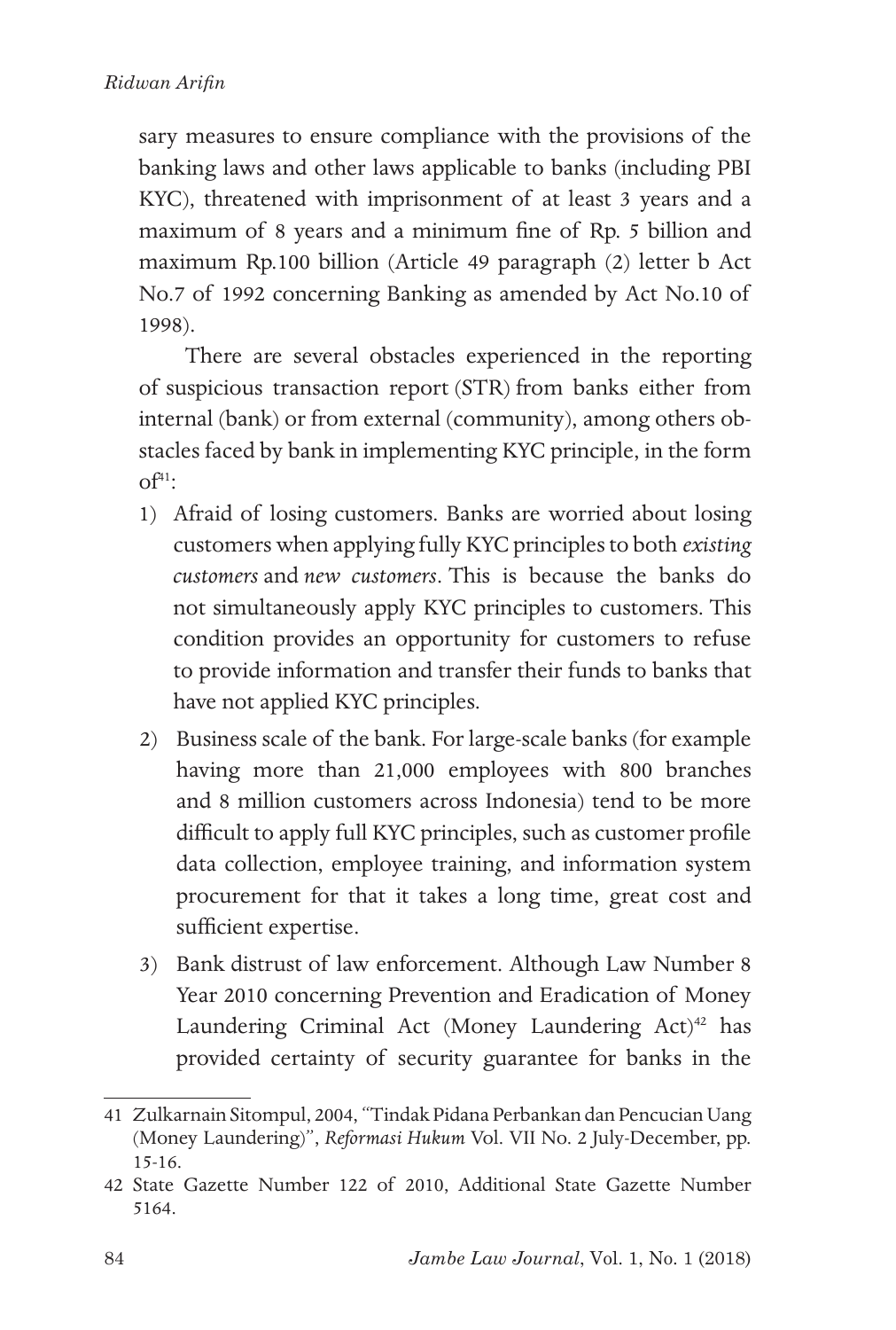implementation of report submission as stated in Article 15, and Article 40 - 42 of Law on TPPU but the bank still doubt its implementation especially to law enforcement apparatus.

Besides, the lack of public attention to the provisions of KYC is the main obstacle faced by all banks in applying the KYC principles. This is because<sup>43</sup>:

- a. Completion of the KYC form troubles the customer and is overreacted (such as filling the position, mother's name, hobbies, loans from other banks) and uncomfortable;
- b. Fear of financial secrets known by others such as taxation;
- c. Do not feel the benefits of charging KYC and assume the bank is too inquisitive about customers' internal problems. In addition, the impacts faced by banks when applying KYC

principles include<sup>44</sup>:

- a. The Customer refuses to fill out the KYC form that has been submitted and will withdraw the funds if still required to fill out;
- b. Customers tend to be dishonest in filling income data and hard to find;
- c. Depositors object to paychecks because they do not think of borrowers.

Based on the above matter, the preventive effort that is carried out besides reinforcing the bank compliance commitments (*compliance*) also apply the principle of *know your customer* becomes very important in prevention of banking crime in Indonesia. Therefore, the *insider's* involvement in the bank case in many cases becomes the focus of its own, not only for law enforcement, but also its prevention efforts.

Banking crime involves public funds deposited in the bank, therefore banking Crime is detrimental to the interests of various parties, both the bank itself as a business entity as well as the depositors of funds, banking system, banking authority the government and the wider community, requiring thorough han-

<sup>43</sup> Zulkarnain Sitompul, *loc.cit*

<sup>44</sup> *Ibid.*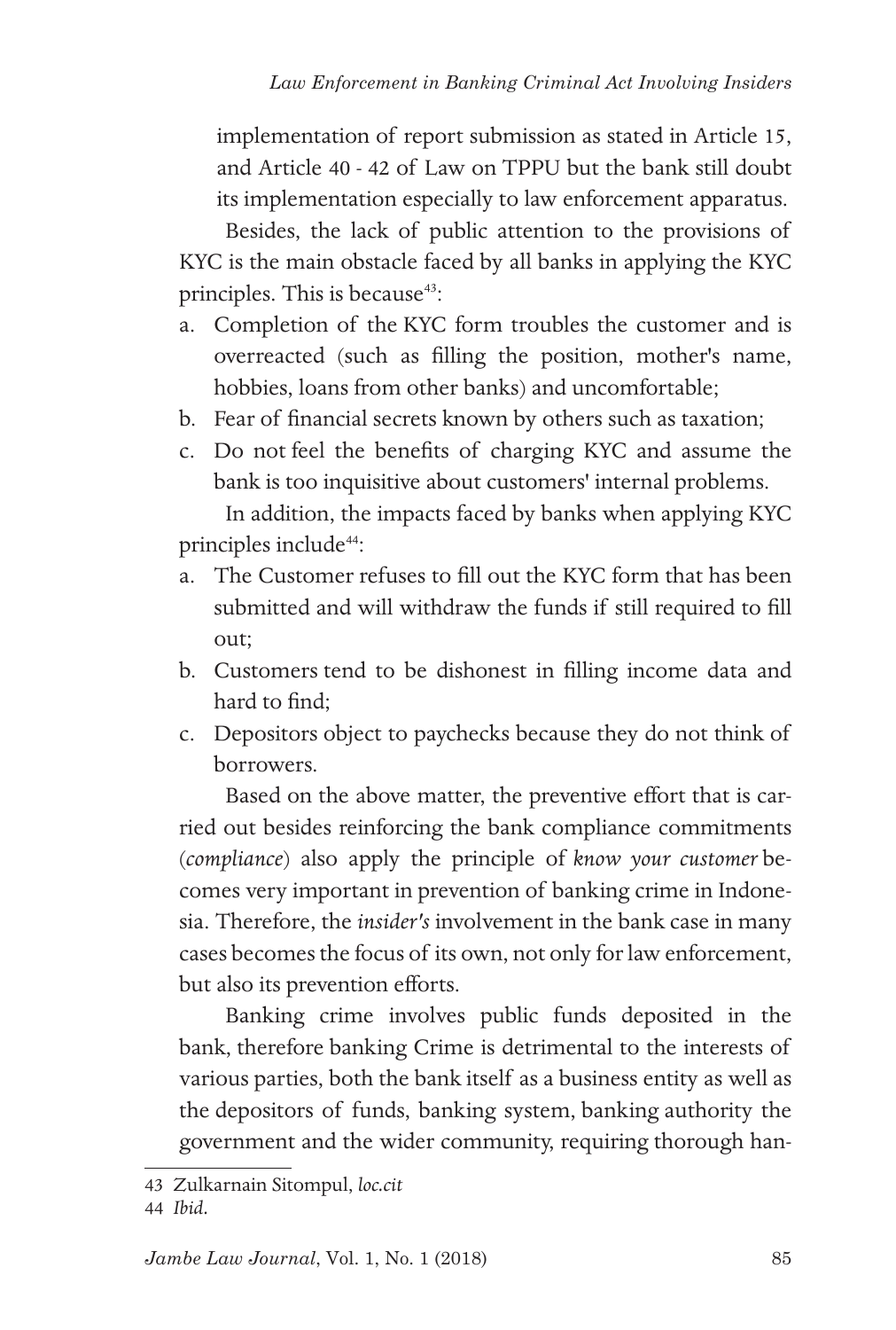dling.

The role of strategic banking and bank characteristics as, a trust institution, then anything that disrupts banking activities such as Banking Crime requires good handling. Given that Bank Indonesia does not have the authority to conduct investigations, the handling of alleged Banking Crime requires coordination with other institutions, one of which is coordination between Bank Indonesia and law enforcement officials.

### **D. Conclusion**

Based on the description of the discussion in this research report, related to law enforcement on banking crime involving insider in Indonesia, can be drawn some conclusions, that, legal arrangements concerning banking crime are regulated in Law Number 10 Year 1998 concerning Amendment to Act Number 7 of 1992 concerning Banking. In addition, banking criminal arrangements can also be found in the Criminal Code (KUHP) Article 263 relating to counterfeiting, Article 374 and Article 415 relating to embezzlement, Article 378 relating to fraud, Article 385 relating to counterfeiting and reproduction of credit *verband* collateral , Article 382 bis and Article 390 related to cheating. Law Number 20 of 2011 jo Law Number 31 of 1999 on Eradication of Corruption can also be used as legal basis in handling banking crime cases, but on condition that the activities fulfill the element of detrimental to state finance or national economy.

Banking crimes committed by insiders due to weak internal supervision and the implementation of loose standards, among others in the form of non- check and recheck of transaction handling; lack of supervisory supervision of subordinates; less stringent internal control system to priority banking operational activities, which in terms of privacy has the advantage of service as well as having a vulnerability knot susceptibility by bank officials. Related to the handling of banking crime cases involving insiders, Bank Indonesia participates in law enforcement in the form of investigation and / or forensic examination of bank crime that occurs in a bank. The results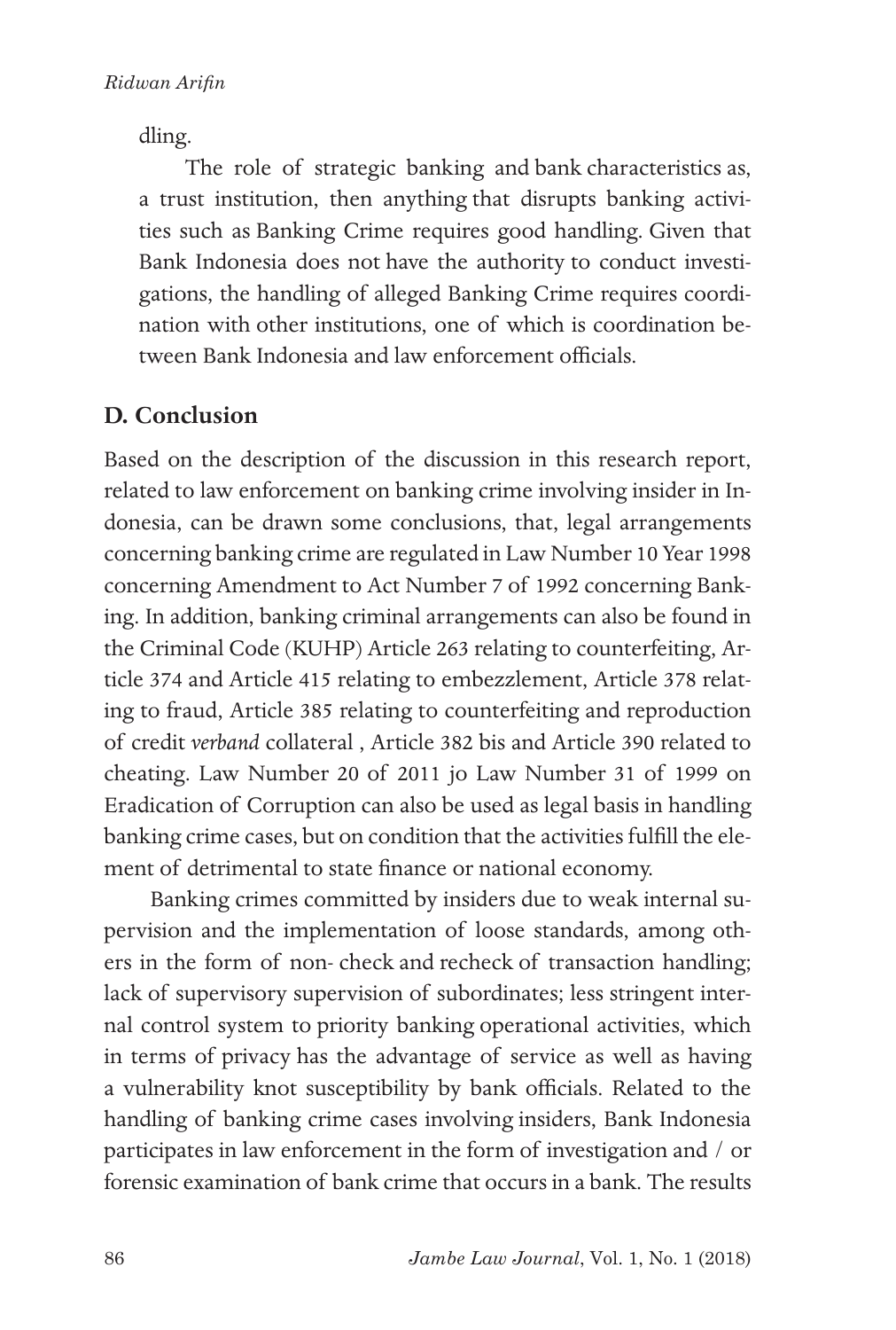of these investigations are reported to law enforcement in accordance with applicable Criminal Procedure Code. In addition, in the case of law enforcement, Bank Indonesia cooperates with the Police and Attorney General's Office through a Joint Decree, which then forms a memorandum of understanding between Bank Indonesia, the Police and the Supreme Court of the Republic of Indonesia, through some Memorandum of Understanding agreements concerning the Coordination of Handling of Banking Crime. In relation to prevention of banking crime, the existence of internal supervisory function through the compliance work unit in charge of ensuring bank compliance function has been carried out in accordance with and as regulated in the 10 principles of bank compliance with the Basel Committee on Banking Supervision consultative document, Bank for International Settlement. In addition Know Your Customer (KYC) principle is also required for each bank to prevent suspicious transactions.

## **Bibliography**

- Anti-Corruption Clearing House KPK, "Modus Korupsi Sektor Perbankan," http://acch.kpk.go.id/documents/10157/27925/Modus\_Korupsi\_Sektor\_Perbankan.pdf
- Anwar, H.A.K.Moch, 1986, *Tindak Pidana di Bidang Perbankan,* Alumni, Bandung
- Arrasjid, Chainur, 2011, *Hukum Pidana Perbankan,* Sinar Grafika, Jakarta.
- Arsitektur Perbankan Indonesia (API), Bank Indonesia official website, retrieved from http://www.bi.go.id/id/perbankan/arsitektur/Contents/Default.aspx, access on January 2017

Bank Indonesia, www.bi.go.id, access on January 2017

- Bank of Indonesia Regulation No.3/10/PBI/2001 concerning Implementation of Know Your Customer Principles dated June 18, 2001 (Peraturan Bank Indonesia No.3/10/PBI/2001 tentang Penerapan Prinsip Mengenal Nasabah (*Know Your Customer Principles*) tanggal 18 Juni 2001)
- Bank of Indonesia Regulation No.3/23/PBI/2001 concerning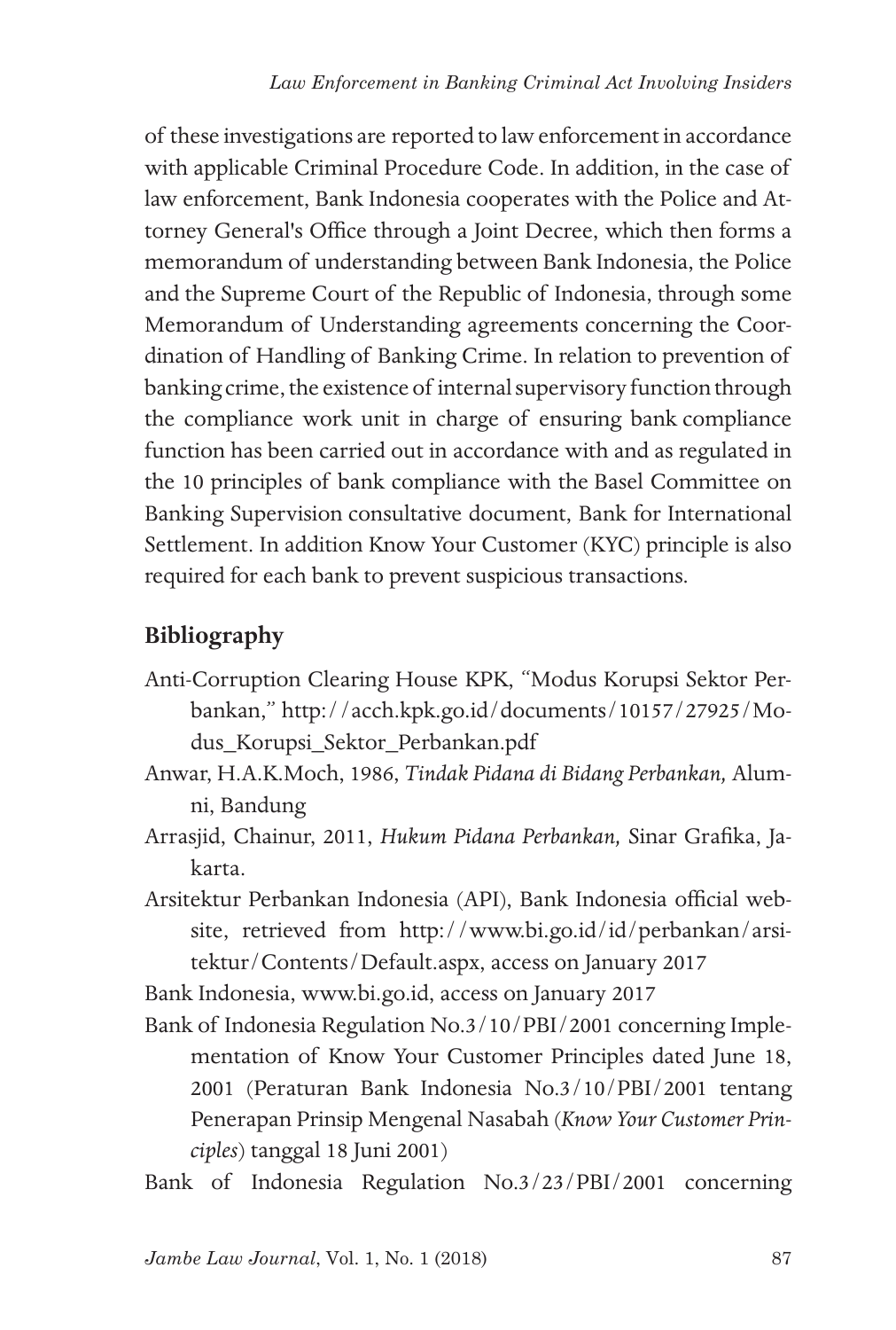Amendment to Bank Indonesia Regulation No.3/10/PBI/2001 on Implementation of Know Your Customer Principles dated 13 December 2001 (Peraturan Bank Indonesia No.3/23/PBI/2001 tentang Perubahan atas Peraturan Bank Indonesia No.3/10/ PBI/2001 tentang Penerapan Prinsip Mengenal Nasabah (*Know Your Customer Principles*) tanggal 13 Desember 2001)

- Basel Committee on Banking Supervision, 2014, "Consultative Document: Guidelines Corporate Governance Principle for Banks", Bank for International Settlement, ISBN 978-92-9131-905-3 (online), http://www.bis.org/publ/bcbs294.htm, access on January 2017
- BPHN, 1992, "Masalah-Masalah Hukum Kejahatan Perbankan", **Research Report***,* BPHN Departemen Kehakiman, Jakarta.
- Decree of the Minister of Finance No. 792 of 1990 (Surat Keputusan (SK) Menteri Keuangan RI Nomor 792 Tahun 1990)
- Denzin, Norman K. dan Lincoln, Yvonna S. (Eds), 2009, *Handbook of Qualitative Research, Sage Publication*, California USA, Translated and Published on *Bahasa* by Pusataka Pelajar, Yogyakarta.
- Dion Bistara & Grace Dwitya Amianti, 2012, "Indonesia Still Struggling with Electronic Fraud: Bank Indonesia", *Online News,* edition 6 July 2012, retrieved from http://www.thejakartaglobe. com/archive/indonesia-still-struggling-with-electronic-fraudbi/, access on January 2017
- Ferizal, 2001, *"Kebijakan Hukum Pidana dalam Penanggulangan Tindak Pidana Bidang Perbankan"*, *Thesis*, Master of Laws, Universitas Diponegoro, Semarang.
- Hermansyah, 2006, *Hukum Perbankan Indonesia*, Kencana, Jakarta.
- Kustini, Titi, 2012, "Nota Kesepahaman Bank Indonesia, Kepolisian, dan Kejaksaan Sebagai Bentuk Koordinasi Penanganan Tindak Pidana Perbankan", **Buletin Hukum Perbankan dan Kebanksentralan**, Vol. 10 Number 1, January-April 2012, Legal Department of Bank Indonesia, Jakarta.
- Lash, Nicholas, A., 1987, *Banking Law and Regulation: An Economic Perspective*, Prentice Hall, USA.
- Law No, 23 of 1999 concerning Bank of Indonesia (Undang-Undang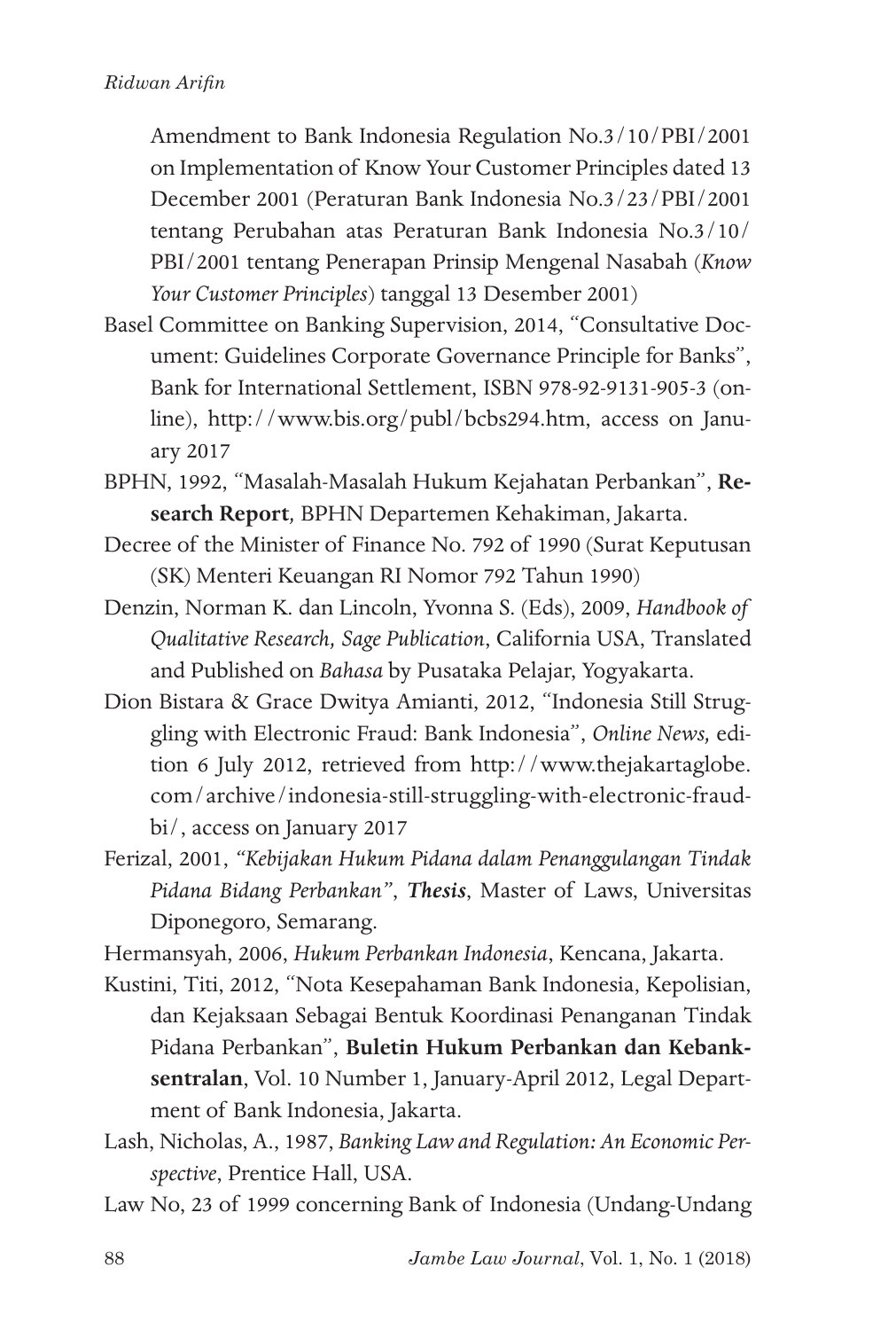Nomor 23 Tahun 1999 tentang Bank Indonesia)

- Law No. 31 of 1999 concerning Corruption Eradication *jo* Law Number 20 Year 2001 regarding Amendment to Law Number 31 of 1999 concerning the Eradication of Corruption (Undang-Undang Nomor 31 Tahun 1999 tentang Pemberantasan Tindak Pidana Korupsi jo Undang-Undang Nomor 20 Tahun 2001 tentang Perubahan Atas Undang-Undang Nomor 31 Tahun 1999 tentang Pemberantasan Tindak Pidana Korupsi)
- Law No. 7 of 1992 concerning Banking Principles, as amended by Act Number 10 of 1998 concerning Amendment to Act Number 7 of 1992 concerning Banking (Undang-Undang Nomor 7 Tahun 1992 tentang Pokok-Pokok Perbankan, sebagaimana telah diubah dengan Undang-Undang Nomor 10 Tahun 1998 tentang Perubahan Atas Undang-Undang Nomor 7 Tahun 1992 tentang Perbankan)
- Mamudji, Sri, *et.al*., 2005, *Metode Penelitian dan Penulisan Hukum,* Badan Penerbit Fakultas Hukum Universitas Indonesia, Jakarta.
- Media Perbankan Bank Indonesia, retrieved from http://www.bi.go. id/id/iek/mediasi-perbankan/tata-cara/Contents/Default. aspx, access on January 2017
- Memorandum of Understanding between Bank Indonesia, the Police and the Implementation of the Republic of Indonesia No.13 / 104 / KEP.GBI / 2011, No. B /31/XII/2011, No.Kep-261 /A / JA /12/2011 on Coordination of Handling Banking Crime (SK Handling Tipibank) (Nota Kesepahaman antara Bank Indonesia, Kepolisian, dan Kejaksanaan Republik Indonesia No.13/104/ KEP.GBI/2011, No.B/31/XII/2011, No.Kep-261/A/JA/12/2011 tentang Koordinasi Penanganan Tindak Pidana Perbankan (NK Penanganan Tipibank)
- Nina Dwiantika, "Inilah 9 Kasus Kejahatan Perbankan", *Online News*, edition 3 May 2011, http://bisniskeuangan.kompas.com/ read/2011/05/03/09441743/Inilah.9.Kasus.Kejahatan.Perbankan access on January 2017

 , "2013, BI Investigasi 62 Kasus Tindak Pidana Bank", *Online News,* edition 11 March 2014, retrieved from http://keuangan.